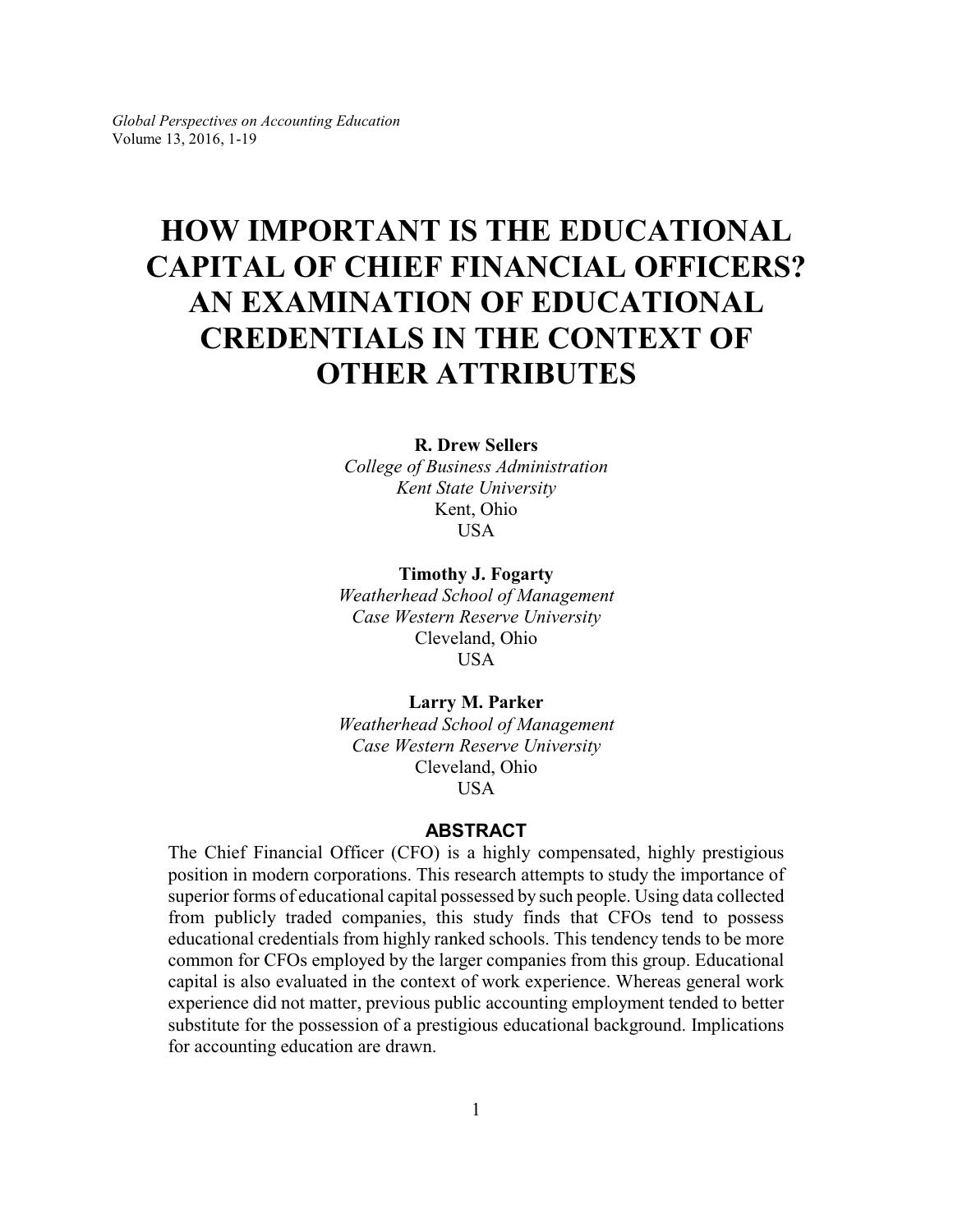**Key words:** Chief financial officers, educational credentials, public accounting work experience, higher educational institutions, human capital

**Data availability:** Data are available upon request from the first author

### **INTRODUCTION**

Chief Financial Officers CFOs) have achieved great prominence in the modern corporation (Zorn, 2004). Typically, theypossess organizational responsibility forthe completeness and integrity of the accounting processes and the fair presentation of financial information provided to investors, regulators, lenders and other stakeholders. Under the Sarbanes-OxleyAct of 2002, CFOs of publicly traded companies became legally responsible for these matters. A CFO is a key member of a company's executive team and is increasingly prominent in corporate strategic decision-making (Johnson, 2015). Therefore, reports of how well compensated CFOs tend to be should be no surprise. Examinations of corporate financial reports indicate that a CFO of a larger publicly traded company typically earns in excess of \$1,000,000 a year in total compensation (Willhite, 2012). Achieving the position of CFO is a clear mark of career success for an individual.

Given the tendency of Chief Executive Officers (CEOs) to come from other educational backgrounds such as marketing and finance (Jalbert et al., 2002; Bartel and Jackson, 1989), one could assert that the CFO position is the best job that a person trained in accounting could reasonably hope to acquire. Therefore, the attainment of these positions should be embraced as a topic for the accounting education literature. Most importantly, the connection between formal education and career success at this level forms an interesting and valuable empirical question.

However, educational credentials may just be one element of all the attributes needed to attain career success. Such a successful climb of the corporate ladder may be more indicative of a person's hard work and fortuitous opportunity. CFOs also might be brought into organizations because of high caliber previous work experience. For example, many "alumni" of large public accounting firms become CFOs by effectively leveraging knowledge obtained from their experience servicing a diverse clientele (Iyer et al., 1997). Nonetheless, educational credentials stand out as a sort of brand capital possessed by aspiring CFO candidates. Educational credentials exert particular importance, if only because they are instrumental in allowing a person to initially acquire a position within the business world that begins the ascent to CFO.

Within the set of all the elements that go with the construction of a CFO, how important are educational credentials from top schools? Educational pedigrees might not translate well into the "real world," with its premium on hard work, strong commitment and favorable circumstances. If they are essential, why is that the case? For these purposes, two major possibilities exist. Brand name educational credentials may represent an achievement of the "best and brightest." Individuals with these credentials may be more able, having achieved the more competitive admissions and earned graduation from elite institutions early in their lives. Working with the best raw material, good schools make these people even better. Eventually achieving the CFO position, these individuals can be said to have deserved it as the recipients of the best educational preparation available. Alternatively, these credentials may be mostly a symbolic capital that is desired by their employers. In this instance, people fortunate enough to have attended elite schools are not necessarily made differentially better by their training. However, their impressive educational credentials further the impression that the companies that employ such people are being intelligently managed.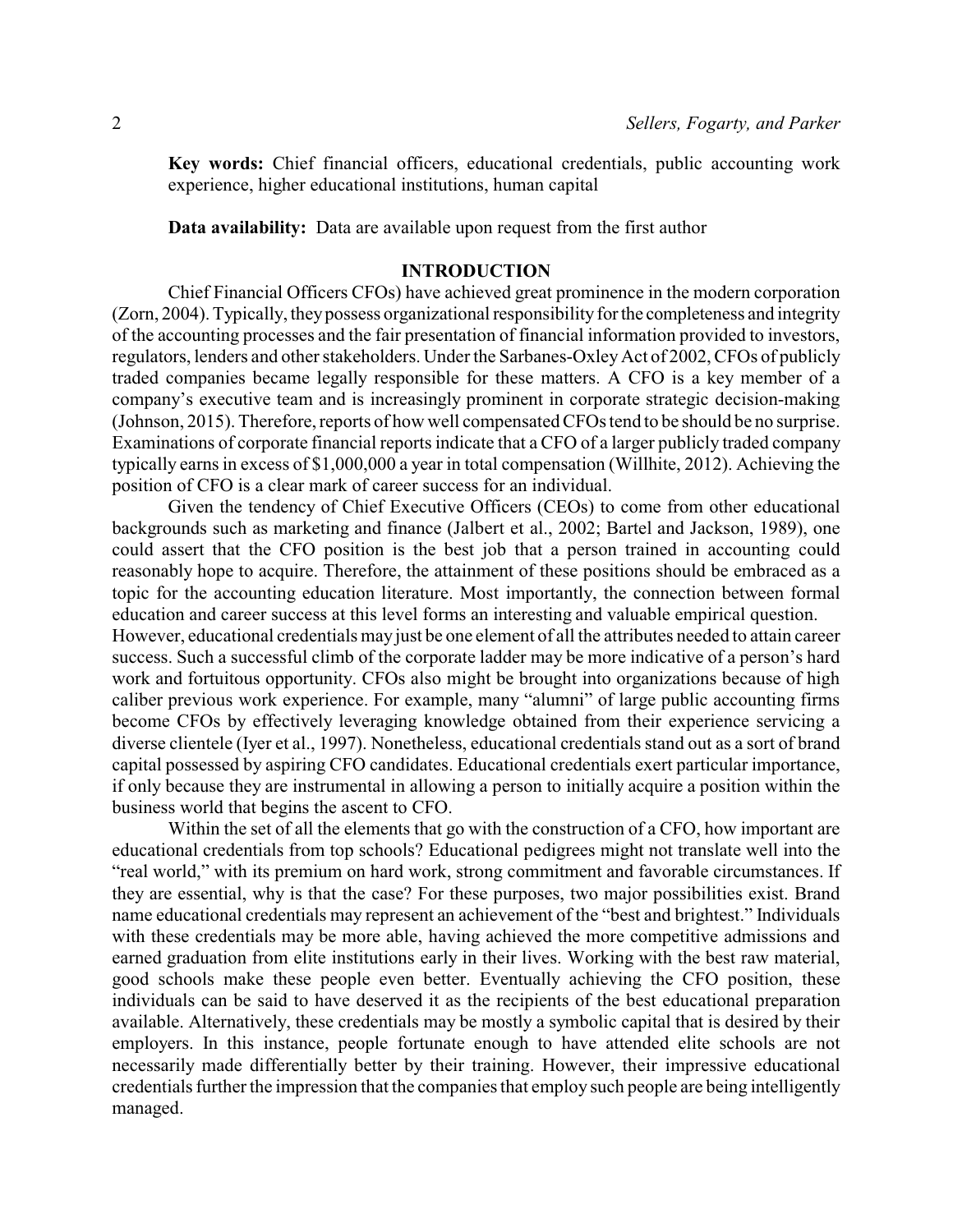This paper offers to ask several questions about the role of educational capital as it relates to CFO positions. First, how important is educational capital for this important role in corporate America? Second, is the expression of educational capital in this context uniform, or is it more salient for some segments of the CFO market? Finally, this paper seeks to place brand name educational capital in a context of work experience capital, another major credential that may be of value to CFO careers. Specifically, we ask if the accumulated opportunity created by lifetime employment and public accounting work experiences can be configured as alternative forms of human capital, such that they are perhaps capable of overwhelming earlier educational differences.

The paper is organized into four subsequent sections. The first (Literature Review) provides a very brief review of past studies, purposed by the need to motivate testable propositions. For these purposes, we attempt to establish the importance of brand name educational capital to CFOs. Credentials held by CFOs also are contextualized by other attributes of these people. The second section (The Study) describes an empirical approach to test the expectations that were derived from the literature. As part of this, we describe the important measurement choices. The third section (Results) presents the evidence from the tests of the research propositions. The last section of the paper (Discussion) summarizes the major results, discusses their implications, and recognizes their limitations.

### **LITERATURE REVIEW**

This paper accepts the notion that the adequate performance of many jobs requires the possession of esoteric skills. The acquisition of these skills begins with formal education. Those who possess certain academic degrees present themselves to the labor market as the viable pool of candidates for certain positions. Although these credentials do not assure a successful rise to the CFO position, they might be essential to the initial organizational entry, and the subsequent promotions, that culminate in obtaining a CFO job for some candidates.

The matching of people and roles is a process capable of influencing both the public and private welfare. Many countries manage educational systems in a way that progressively winnows the group who might be eligible for the necessary education for particular positions (see Stevenson and Lee, 1997; Feuer and Fulton, 1994). In such countries, the selection process faced by companies is less challenging because the requisite education for high-level positions has been made available to an always smaller group of students as they progress to the end of their studies.

Other countries (most notably the USA) pursue a less formally restrictive allocation strategy. The state does not as explicitly manage access to higher education. As a result, many more people are trained in ways that would nominally qualify them for a variety of positions, including the very best ones. Organizations, assisted by the values held by the professions, have to organize their own sorting. As a result, the best jobs go to a few and less good jobs to many others across a large pool of possible candidates. The early opportunities provided to the former help them acquire other jobs later in their careers, bootstrapping not only their education, but also the rich prior work experience made possible by their formal education. Of course, those with less valued educational credentials could do so well with their somewhat less desirable entry level opportunities that they also attain the same mid-career place. These alternative trajectories present an empirical question about their relative likelihoods.

To a large extent, the hierarchy created in a setting where near universal educational access is encouraged and capacity is abundant is one based on prestige (see Caplow and McGee, 1958). Where the accomplishment of a university education is a relatively routine phenomenon, the more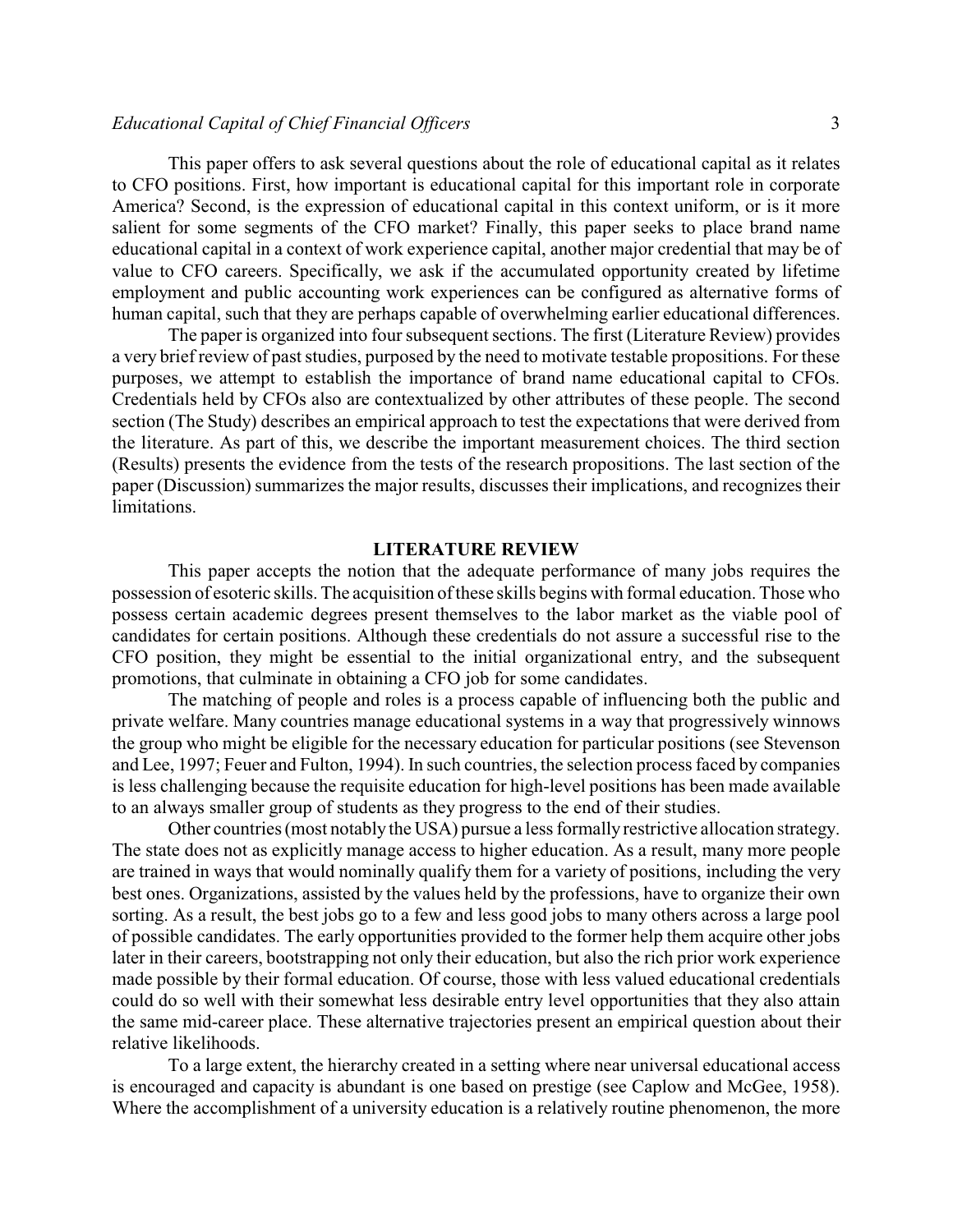appropriate question is the social value that is attached to the institution that performs the certification (Clark, 1986). In such a system, broad consensus about which schools are better, or perhaps more appropriately thought to be better, becomes necessary. With such agreement, academic degrees from more prestigious educational institutions have much more value to their holders (Davies and Guppy, 1997). This attribute should allow degree holders to command a higher value in the market place for talent, a feature that makes the competitive admission process in higher education more rational.

Properly functioning, a prestige-based hierarchy of post-secondary education has a meritbased logic that creates social support for its continuation. *Ceteris paribus*, those who graduate from high prestige schools were, several years earlier, selected over many others for enrollment. After that point, these individuals effectively competed against a high caliber student body. These students were made even better by exposure to a more talented faculty, who also were more likely to be attracted to high-prestige schools for similar reasons (Allison and Long, 1990). Thus the logic of prestige-based educational structures depends heavily upon an accumulative advantage system (see Merton, 1988). In such, small initial superiorities are used to justify subsequent decisions that in turn, create larger subsequent differences (see also Bentley and Blackburn, 1990). In essence, several judgments each of which are independently grounded in logic together constitute a selffulfilling prophecy (Thomas, 1937).

Until recently, prestige differences in higher education could be considered "fuzzy sets," aboutwhich only a loose consensus existed. Groups of schools were elevated (e.g., "Ivy League") or depressed (e.g., non-flagship public schools often known as directional schools). Perhaps driven by the demand for more precise information, a ranking industry has emerged purporting to quantify educational quality in many ways and across various subsets of schools. This effort has proven especially prominent in business fields, perhaps because of the tendency of students in that field to focus upon extrinsic matters, and to demand what seems to be objective evidence of value for money.

Although the precise delineation of a pecking order among schools stretches credibility, the notion that the rankings taken collectively have loosely captured the brand capital of the formal educational process is reasonable. The fact that institutions of higher education are concerned about their rankings attests to their power and their believed influence on the important constituents of these organizations. For many, rankings exist as a scorecard that provides institutions with supposedly objective indications of the success of their efforts. Even if the methodology is not sufficiently scientific, their existence as a metric of perceived value is difficult to deny. Rankings are the classic example of "that which is believed is true in its consequences" (Thomas, 1937), and as a result has brought heightened attention to the calibration of educational capital.

In a world marked by rankings, more precise questions can be posed about particular occupations and the extent to which they tend to be dominated by those who attain certain types of educations. Rather than just generally acknowledge the usefulness of a particular level of credentials, rankings allow one to offer quantitative evidence on the extent that such credentials form the essential capital to further a career.

### **Research Propositions**

The base line question of this research is descriptive. If we assume that the CFO position is a worthwhile objective that many would pursue, we should quantify the level of educational capital that the winners of such a tournament possess.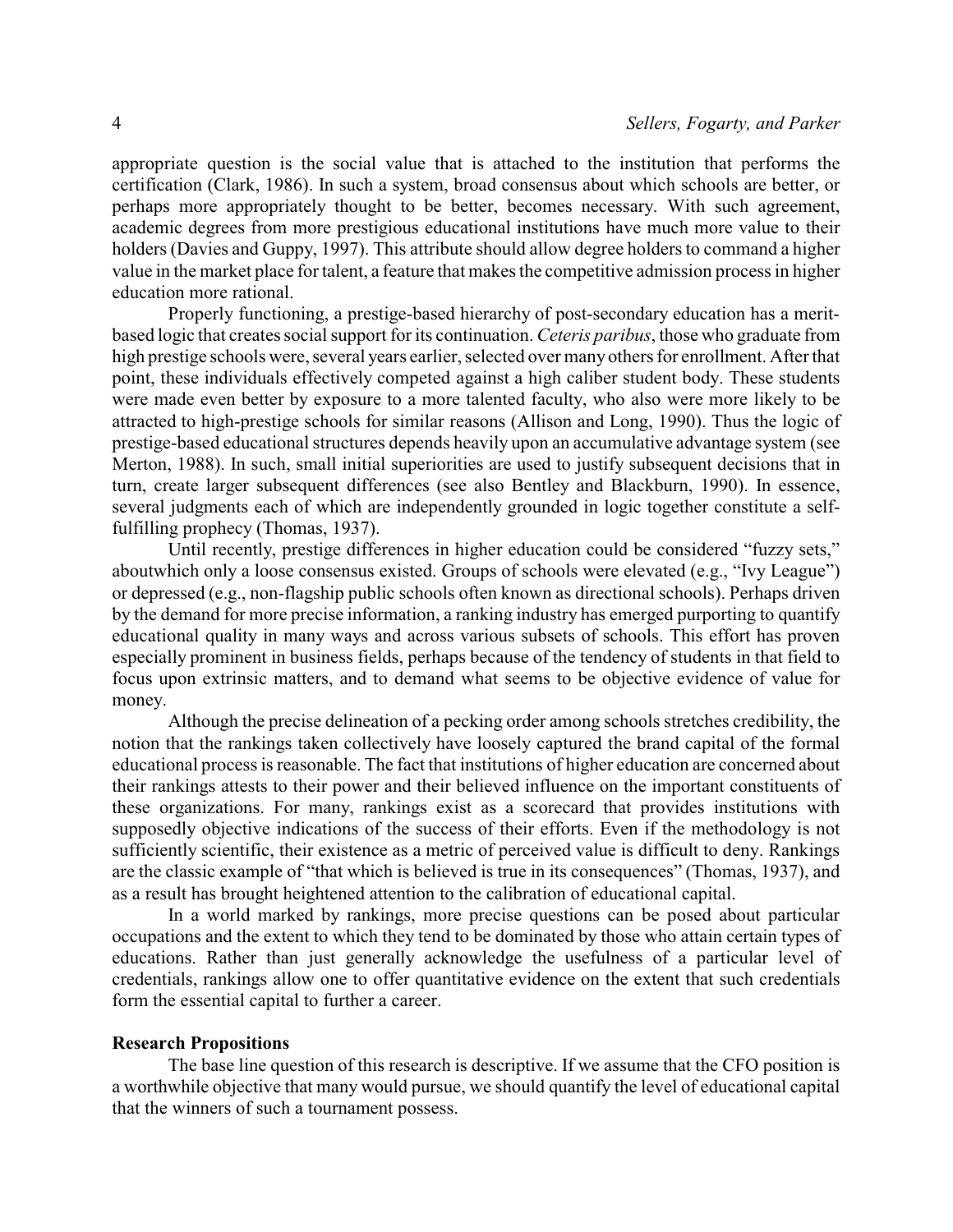The inquiry into CFO educational credentials does not necessarily comment upon the superior ability possessed by these people. Many of the business school rankings use the quality of student's academic abilities as a critical input (Safon, 2009; Fee et al., 2005). These exercises reason that better schools admit and matriculate students with superior abilities compared to schools that cannot attract large numbers of such students. Part of the ranking endeavor is therefore designed to make this sorting process objective and visible. However, academic ability and business acumen can be quite different. Many prominent and wealthy business leaders do not even possess college degrees (Reynolds et al., 2002). During the course of their education, students will have the opportunity to create friendships and ties with other highly talented students and faculty, leading to reserves of social capital that has been shown to enhance career prospects (Seibert et al., 2001). Thus, whether or not rankings can detect the existence of a superior educational process, the graduates of ranked programs might have their already somewhat superior human capital enhanced further in that they are collectively receiving a privileged special treatment.

A large number of CFOs hailing from highly ranked schools would suggest evidence consistent with the ranking enterprise, and its underlying meritocratic way of understanding the world. Many would say this result would suggest that the best students are selected for the best schools and are chosen by the best organizations. *Ceteris paribus*, their rise to the CFO position would be quite predictable. If CFOs do not tend to come from highly ranked schools, a less orderly world is suggested. Here, ultimate high placement in the working world may depend upon the capital acquired after formal education. Notwithstanding the somewhat better educational opportunities that well-positioned people might get in the aggregate, later career success to attain as high a level as CFO may be less predictable. Such a result would illustrate that an ample number of extremely competent students matriculate at all schools. The best interests of companies would be to find them and to facilitate their rise through the ranks, and for some to earn the CFO position. Diligence, political savvy and fortunate circumstances might not be disproportionately present in those who have matriculated at the best schools. In short, the distribution of this sort of success might be more of a firm-specific tournament, and much less predictable from generic educational credentials. This result might also suggest that the rankings of business schools contain less information and importance than they purport. The issue can be summarized as follows:

 $RP_1$ : **:** CFOs of publicly traded U.S. companies will be more likely to have attended ranked business schools than unranked business schools.

The second research proposition concerns the robustness of the general relationship between educational credentials and occupational positioning captured in RP<sub>1</sub>. Even if disproportionate educational capital is possessed byCFOs in the aggregate, this conclusion may be stronger for some types of organizations than for others.

An investigation of this notion needs to explore the nature of educational capital by suggesting that it has both functional and symbolic value. The former would have us believe that educational capital represents differential ability in performing the work of the CFO. The latter suggests that the value of educational capital relates to its reputational enhancing qualities. In other words, people who possess elite educational credentials tend to be perceived as more competent. Institutional theory can be used to separate the nature of the difference in value types.

Institutional theory has had a long and deep presence in the management and accounting literatures since the mid-1970s. Although subject to many stipulations and refinements, the essence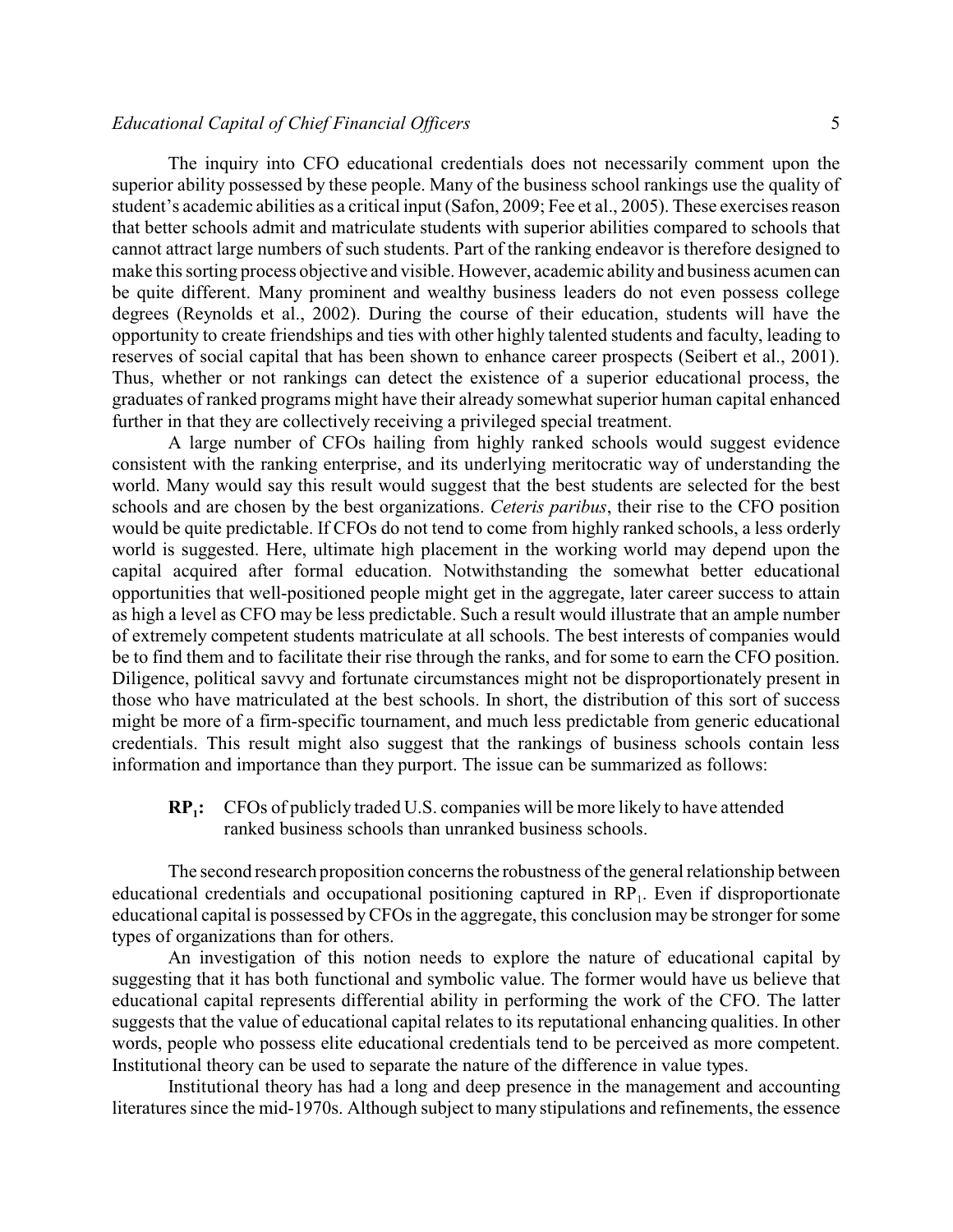of the theory can easily be appreciated. In order to obtain legitimacy and social approval, organizations are incentivized to display features that are believed to closely align with social values and beliefs (Meyer and Rowan, 1977). This quest will cause organizations to resemble each other as theyrespond to similar environmental forces (DiMaggio and Powell, 1983). These tendencies will develop whether or not such attributes are economicallyrational or technicallyrequired (Tolbert and Zucker, 1983) because they impart a sense of propriety and lead to the attainment of social permission to act.

If symbolic displays are important to companies, they might extend to the educational credentials possessed by its key people. In short, the public might have more confidence in a company led by somebody with a Harvard degree than it would if led by somebody with a degree from a recently-formed online for-profit institution. Since the public cannot easily inspect the actual abilities of these two hypothetical leaders, the conventional wisdom would have us believe that the former person is more qualified than the latter. *Ceteris paribus*, the company that has executives with credentials from the "right" schools holds itself out to be a better company, as if they were the winner of a competition for the "best and brightest" executive talent. The company may also sincerely believe that better corporate outcomes will result from management by people with these personal credentials. This idea is built upon the foundational sociological premise that a reality exists above and beyond that which necessarilyexists in the explicit awareness of individuals (Mills, 2000). Therefore, since the belief in these credentials transcend their actual value, we need not wonder how frequently educational credentials are actually observed by outside parties (see also Weber, 1946).

Among companies, reputation is the outcome of a competitive process. Firms seek to maximize their social status by signaling key characteristics to their constituents (Forbrun and Shanley, 1990). Although all companies want good CFOs, some companies may have the related but conceptually distinct need to convince others that they do have a good CFO. Companies that are led by people who conform to the common conceptions of leadership, and who inspire the confidence of constituents, are rarely questioned (see also Meindl et al., 1985).

Although all companies can be expected to be concerned with their reputations, large companies tend to be more often in the public eye. Their stock is widely traded, their presence is felt in many communities, and they tend to employ many people. With such a diverse constituency, such companies need to have great concern for their reputation in all ways. Smaller companies have less to prove and less to lose. As firms become distant from the center of media concern, they have more degrees of freedom about how they operate. *Ceteris paribus*, smaller firms are less visible. Less constrained by appearances and less concerned about reputation protection, smaller firms can focus on "the bottom line" and substantive rationality.

The second research proposition considers the prospect that the market for CFOs is not uniform. The educational capital of CFOs should be more valuable to firms with more salient reputational needs. There should be a stronger benefit to a large company in employing a CFO with the *imprimatur* of a degree from a well-recognized university.

A demonstration of firm differences would help us re-interpret evidence supportive of  $RP_1$ . If students who are either intrinsically superior because of their ability to get into the better schools, or because they were made better by the superior education that they received at those schools, are more likely to become  $CFOs$  (as per  $RP_1$ ), they should be equally valued by large and small companies. If CFOs with brand name educational credentials are not equally present across the company size segments, something more subtle would seem to be at work. In other words, the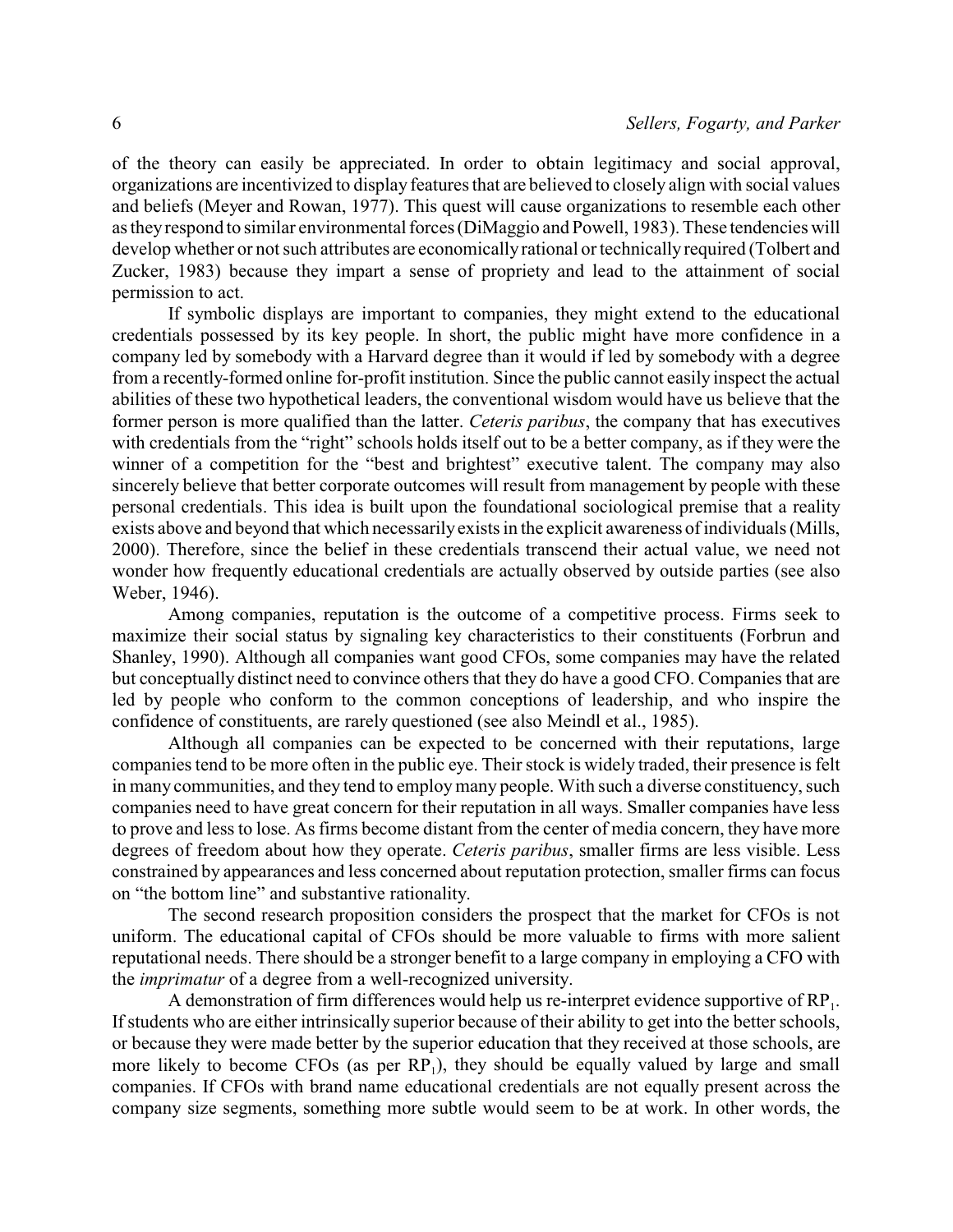educational capital that is associated with obtaining the CFO position might be more essential for those in more visible positions. This expectation is captured as follows:

**RP**<sub>2</sub>**2 :** CFOs of the larger publicly traded U.S. companies will be more likely to have attended ranked business schools than CFOs from the smaller publicly traded U.S. companies.

Educational capital represents an important possession of a CFO aspirant. However, such people also possess other forms of capital. Importantly, people have had work experiences that collectively encourage the belief that they may possess the skills and knowledge necessary for the CFO position. This could be called work experience capital, and could be built in a variety of ways. These include previous employment inside or outside the company now employing a CFO. The former steeps the individual in company and industry specific know-how. The latter allows the hiring company to benefit from best practices developed by other companies and in other industries. High quality work experience might be judged more important than educational credentials.

The salience of work experience increases as people move through their career. *Ceteris paribus*, older people possess a wider and deeper set of relevant experiences. Along similar lines, those of more advanced age grow more distant from their formal educations. Thus, one would expect that experience overtakes education as the dominant capital at a certain point in a business person's life.

In essence, education and experience appear to be potentially alternative sources of capital. As an ideal type, one can imagine candidates that had an abundance of one, but a relative deficiency of the other. This prospect introduces the possible mitigation of brand name educational credentials. To see if this occurs, the fact that relevant work experience takes many years to accumulate allows the sample of CFOs to be distinguished according to age. If a considerable group of older CFOs do not have as strong an educational portfolio, they would seem to have substituted high levels of work experience capital for educational capital. In this regard, a caveat to that which was sought in the first Research Proposition would need to be acknowledged.

That attention to rankings has been a fairly recent phenomenon suggests that people have become more attentive to educational capital in recent years. The age-old trade off between formal education and high-caliber work experience may have tipped in favor of the former in recent times, as firms devote more resources to recruit and groom "the best and the brightest" from elite education programs (Binder, 2014; Riviera, 2015). Consistent with the modern tendency to believe in transcendent leadership qualities within corporations (Meindl et al., 1995), the reliance upon educational capital may be more often observed within more recent cohorts.

If educational capital "speaks for itself," those who possess high levels of it do not need an alternative form of capital such as deep work experience capital. These people should be able to attain high level corporate positions on the strength of their formal educational advantage alone. Alternatively, those lacking higher levels of educational capital have to also possess superlative work experience capital. The following research proposition summarizes the expectation in this area, with age proxying for collective work experience capital:

 $RP<sub>3</sub>$ **:** CFOs from ranked business schools will be younger than CFOs from unranked business schools when they attained their positions.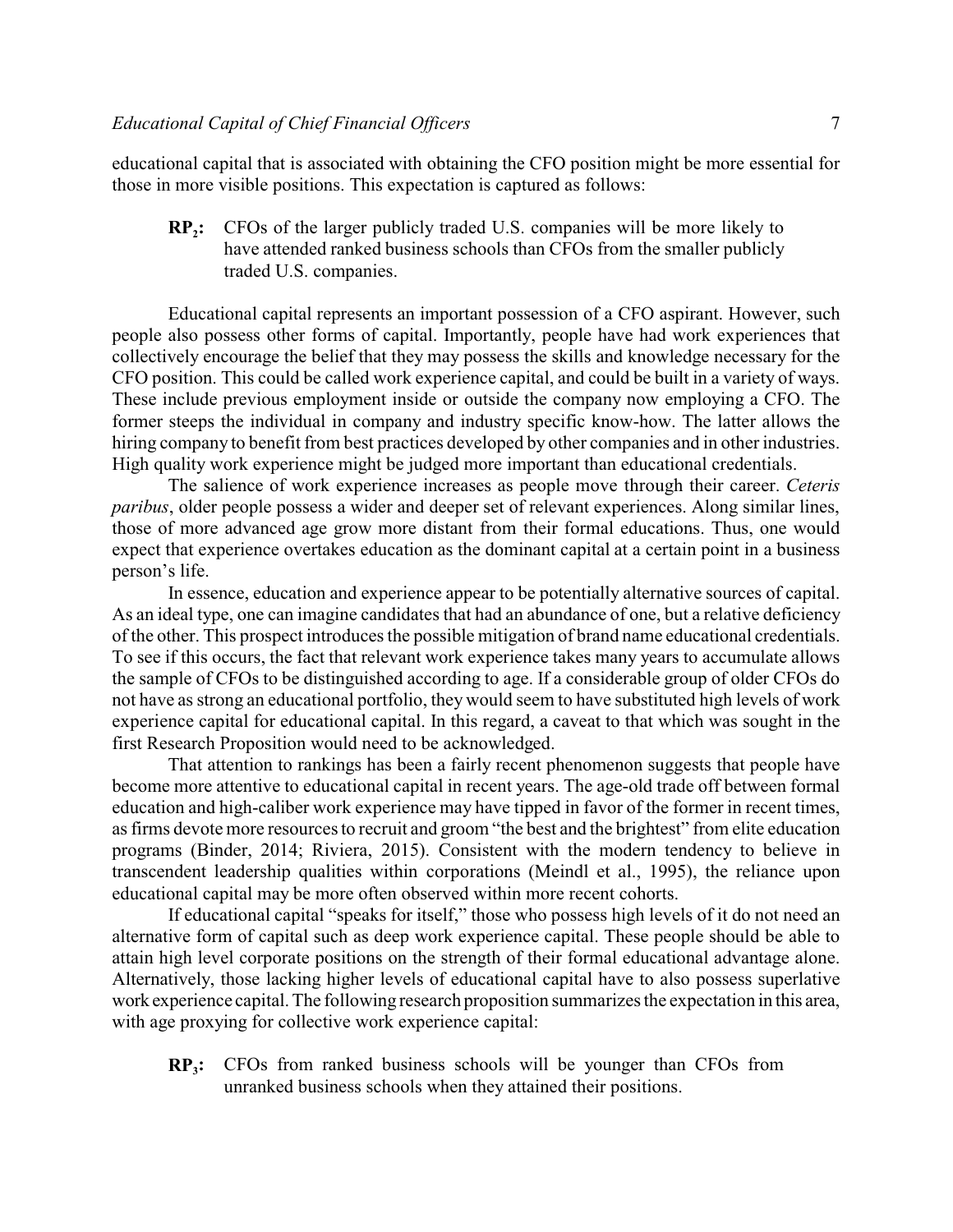The previous research proposition used age to proxy for likely differences in work experience. This approach was predicated on the idea that many forms of work experience might contribute to a form of capital that would mitigate the importance of educational capital, in part by substituting for it. That logic is continued in the next research proposition.

Public accounting experience, particularlywith a large international public accounting firm, may be very relevant work experience for CFOs. Most would say that this intense nexus of professional activity (see Abbott, 1988) exceeds the substantive value of an advanced degree, steeped as it is in the "real world" of finance and accounting. Whereas it would be easy to say that both experience of this sort and a strong academic education provide unique value, and that the ideal CFO would have both, an empirical question is posed by their potential opposition. As with  $RP_3$ , we need to consider specific alternatives when considering the true value of advanced education at an elite school. To the extent that relevant work experience and advanced education are different credentialing paths to the CFO position, an alternative currency might exist for individuals as they attempt to advance their careers. The fourth research proposition concerns the relationship between public accounting experience and the possession of premium educational capital among current CFOs.

The consideration of one form of work experience as a prerequisite for another requires an appreciation for conventional career paths. Public accounting has long been a high volume entrylevel employer, recruiting students from heterogeneous educational backgrounds (AICPA, 1988). Historically, students were taken from schools at many points in the educational institution status hierarchy.<sup>1</sup> Subsequent turnover has always been very high for a variety of reasons (Doll, 1983; Dillard and Ferris, 1979). Accordingly, people trained by public accounting are quite available for mid-level corporate employments, often being brought into corporations to supervise individuals who had been hired at the entry-level. Public accounting work experience tends to be valued in part because of its breadth and for its depth. As suggested by Abbott (1988), the public practice of any profession tends to be the best crucible of knowledge elaboration. Nonetheless, the open question is whether this particular form of experience can substitute for deficiencies in educational capital. If the CFO ranks include a considerable number of those with public accounting experience, but without brand name educational credentials, evidence of the complementary nature of these forms of capital would be produced. This prospect could be captured formally as follows:

#### $RP_4$ **:** CFOs from ranked business schools are less likely to have high quality public accounting work experience than are CFOs from unranked business schools.

In sum, four testable research propositions are proposed. The first attempts to establish the basic prevalence of higher forms of educational capital with a test of its presence within the CFO ranks. The second can be interpreted as an effort to particularize its domain, expecting stronger operation within larger companies. The last two questions introduce alternative forms of capital for CFOs, first with a general test of aggregated work experience capital, proxied by CFO age, and

<sup>&</sup>lt;sup>1</sup> In recent years, public accounting firms have narrowed their recruiting efforts. Sustained on-campus recruiting efforts are usually reserved for core schools where the firm has had success before or are advocated for by key insiders. Students from other schools are at a major disadvantage. Since they must send their materials in, they tend to be given limited attention (see Rivera, 2015).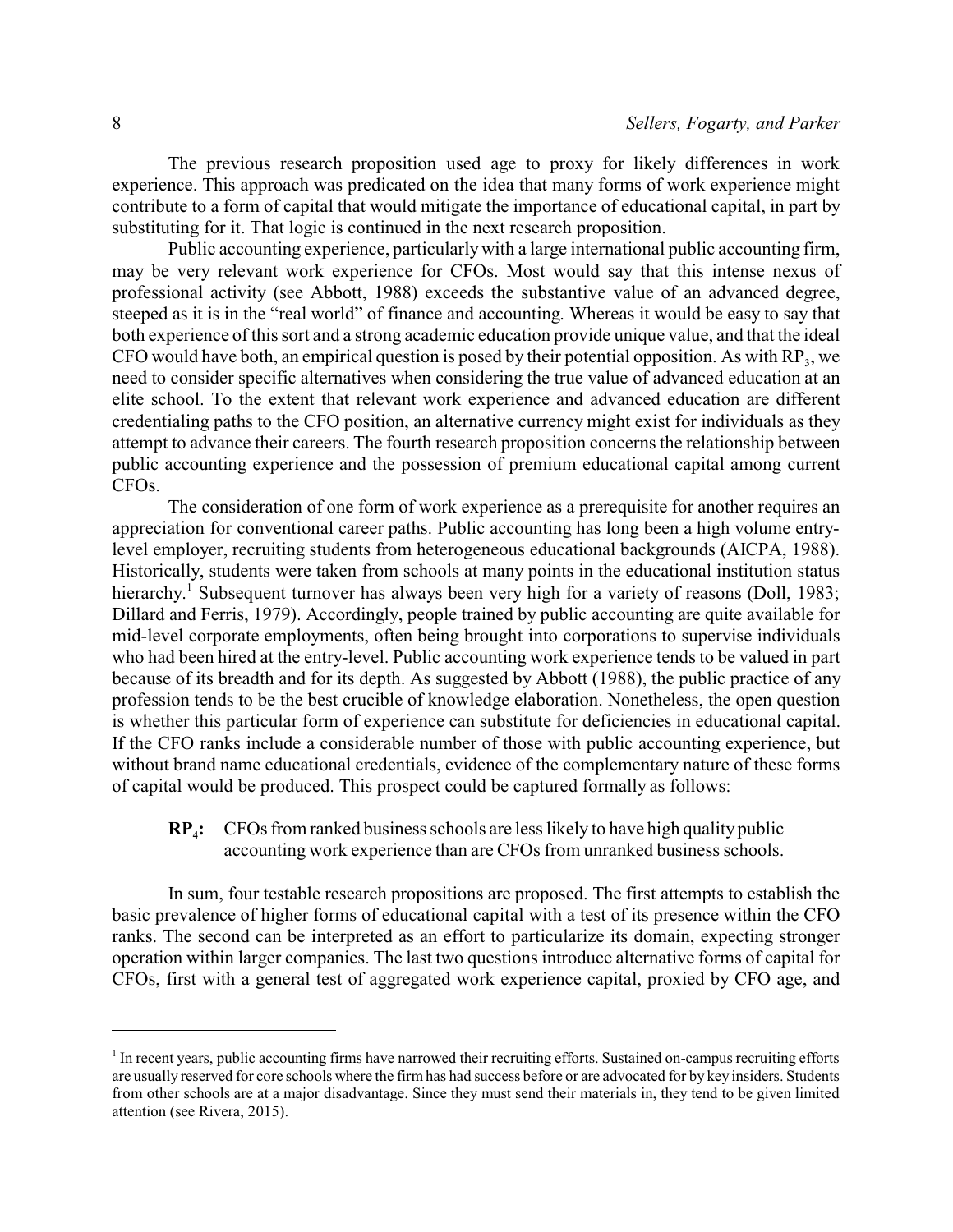second with a specific test for one particular type of work experience (i.e., public accounting work history).

### **THE STUDY**

The Russell 3000 is a broad listing of the leading publicly traded companies, covering approximately 98% of the investable US equity market (Russell.com, 2011). This source was used to define the sample of firms where CFOs might be employed. Within the Russell 3000, the list of S&P 500 corporations was also obtained. These companies constitute the largest publicly traded companies in the sample, as needed for  $RP_2$ . This largest company group covers approximately 75% of the assets of the US equity market (Standardandpoors.com, 2011).

Data was collected on CFOs from approximately 2300 companies listed on the Russell 3000 index. For these purposes, the top financial executive sometimes had a title other than CFO (e.g., Chief Accounting Officer, Vice President – Accounting). In many situations, the identity of the head accounting person was difficult to ascertain from these titles. In those cases, more than one individual per company sometimes was included.<sup>2</sup>

Educational background and demographic information for each company's accounting executive was retrieved from the BoardEx database (Boardex.com, 2011). The resulting data comprised a sample of 3166 individuals from 2290 companies. Data was lost when companies did not list an individual with a title that clearly suggested primarily accounting responsibilities.

The first research proposition requires that the educational capital of CFOs be compared to that of a similar group. The distribution of CFOs was benchmarked against the population of CPA exam takers during 2009, the last year for which data was available. CPA exam takers would seem to be a rigorous comparison group, since it eliminates accounting majors without serious vocational abilities and without appropriate career aspirations. Nonetheless, since CFOs do not have to be formally trained in accounting, this is not a perfect comparison sample. The educational backgrounds of CPA exam takers were extracted from NASBA (2010). For these purposes, only first time exam takers were considered, since they tend to represent the most able candidates. We also recognize that we are assuming that 2010 was a typical year for the movement of accounting majors towards certification.

We employed the 2010 rankings from *US News and World Report, Business Week* (undergraduate and graduate), *Financial Times* and the *Public Accounting Review* to code the educational background of each individual CFO for comparison group member. A school was coded as being a ranked school if it appeared in the top 50 schools named by at least one of these lists. This produced a total of 139 different schools, suggesting a good deal of variation in what these various rankings attempted to measure. This approach provides the least demanding application of the rankings, and was meant to bypass the need to confront how specific rankings were constructed. In instances where an individual possessed degrees from multiple schools, we required only one of the schools to be ranked for the person to be coded as possessing a ranked school educational background.

<sup>&</sup>lt;sup>2</sup> The term "CFO" is used to refer to the group of people identified as very high ranking accounting executives. We acknowledge that all people in the sample are not CFOs, but found it convenient to refer to them collectively with this title.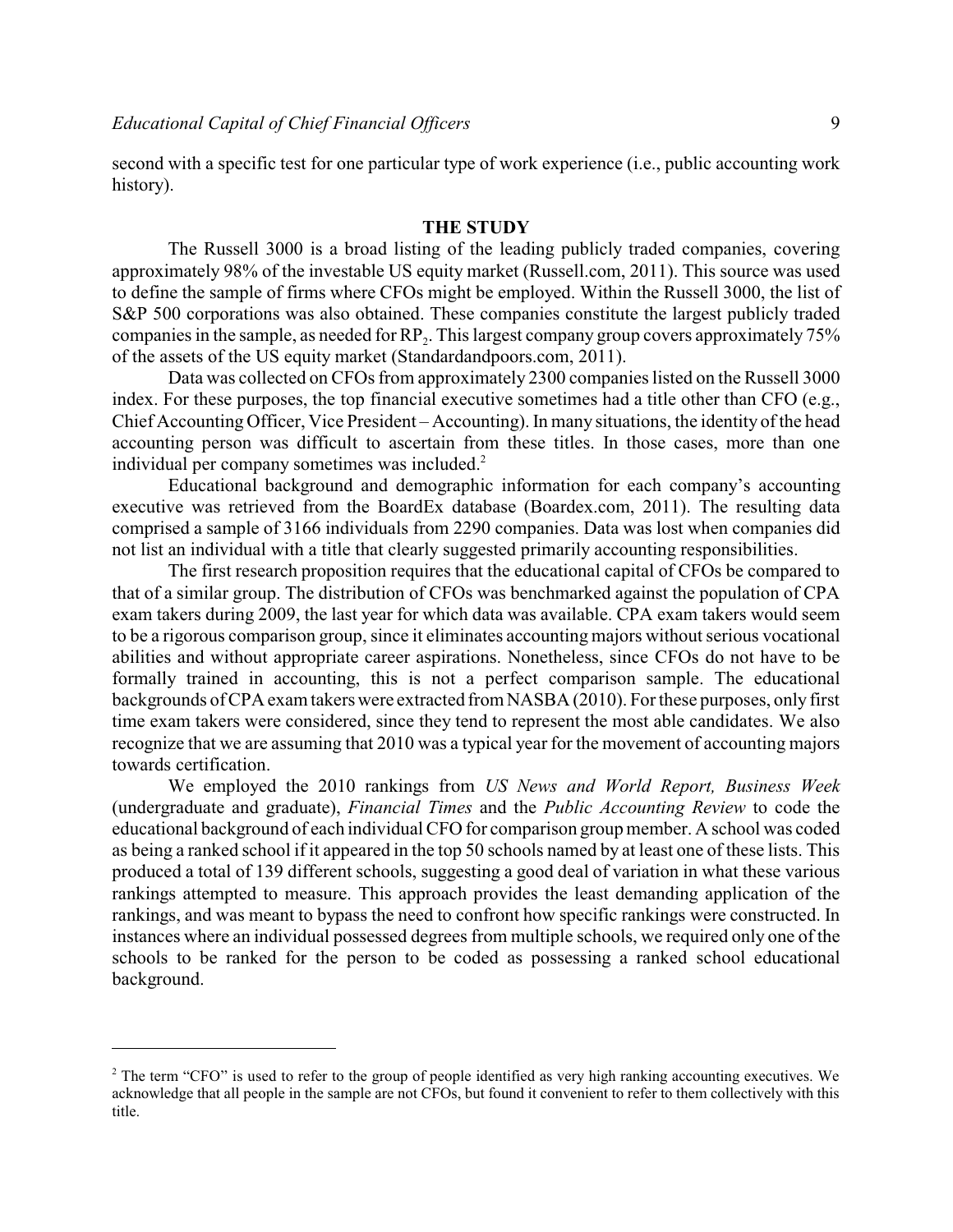Age upon becoming CFO was the key measure needed for Research Proposition 3. The BoardEx database was less complete with regards to this data item. Nonetheless, the age of approximately 90% (2880) of the initial group of individuals was obtained. Although age is a continuous variable, treatment of it as such would probably overstate the consequential variation. Therefore the age upon becoming CFO data was grouped into four quartiles separating people who were in their 30s, 40s, 50s and 60s (or higher). Often, CFO age when that person was hired as CFO had to be computed (current age – years in post) This also entailed some data loss, but left 1999 observations (63%).

The BoardEx data also summarizes the salient work experience of key corporate officials such as the CFOs. For these purposes, previous employment by one of the international public accounting firms<sup>3</sup> was first distinguished from its absence. This distinction reflects the fact that the accounting profession has always placed a premium on the training and work experiences provided by the large firms (Stevens, 1981; Fogarty, 1992). This measurement choice was made more robust by also evaluating CFOs with any public accounting experience, thereby capturing previous employment with the large regional or local firms.

### **RESULTS**

### **Descriptive Information**

Table 1 provides factual data about the individuals in the study. This array provides additional information on the demographic descriptions of the CFOs. The CFOs of the companies

|                                                             | <b>TABLE 1</b> |            |  |  |  |  |  |  |
|-------------------------------------------------------------|----------------|------------|--|--|--|--|--|--|
| Demographic and Organizational Description of CFO Sample    |                |            |  |  |  |  |  |  |
|                                                             | Count          | Percentage |  |  |  |  |  |  |
| Gender                                                      |                |            |  |  |  |  |  |  |
| Male                                                        | 402            | 12.7%      |  |  |  |  |  |  |
| Female                                                      | 2,764          | 87.3%      |  |  |  |  |  |  |
| Total                                                       | 3,166          | $100.0\%$  |  |  |  |  |  |  |
| Current Age (years)                                         |                |            |  |  |  |  |  |  |
| 30-44                                                       | 732            | 25.4%      |  |  |  |  |  |  |
| 45-49                                                       | 726            | 25.2%      |  |  |  |  |  |  |
| 50-54                                                       | 773            | 26.8%      |  |  |  |  |  |  |
| > 54                                                        | 649            | 22.5%      |  |  |  |  |  |  |
| Total                                                       | 2,880          | $100.0\%$  |  |  |  |  |  |  |
|                                                             | Mean           | Std. Dev.  |  |  |  |  |  |  |
| Current Age (years)                                         | 49.3           | 6.71       |  |  |  |  |  |  |
| Age becoming CFO                                            | 43.2           |            |  |  |  |  |  |  |
| Tenure (years)                                              | 3.47<br>$\ast$ |            |  |  |  |  |  |  |
| *Failure to tally caused by missing age data for 276 cases. |                |            |  |  |  |  |  |  |

<sup>&</sup>lt;sup>3</sup> For these purposes, the international firms are defined to constitute the current "Big 4" firms (Deloitte, Ernst & Young, KPMG, PwC), their predecessor organizations (e.g., Arthur Young, Coopers Lybrand) and Arthur Andersen.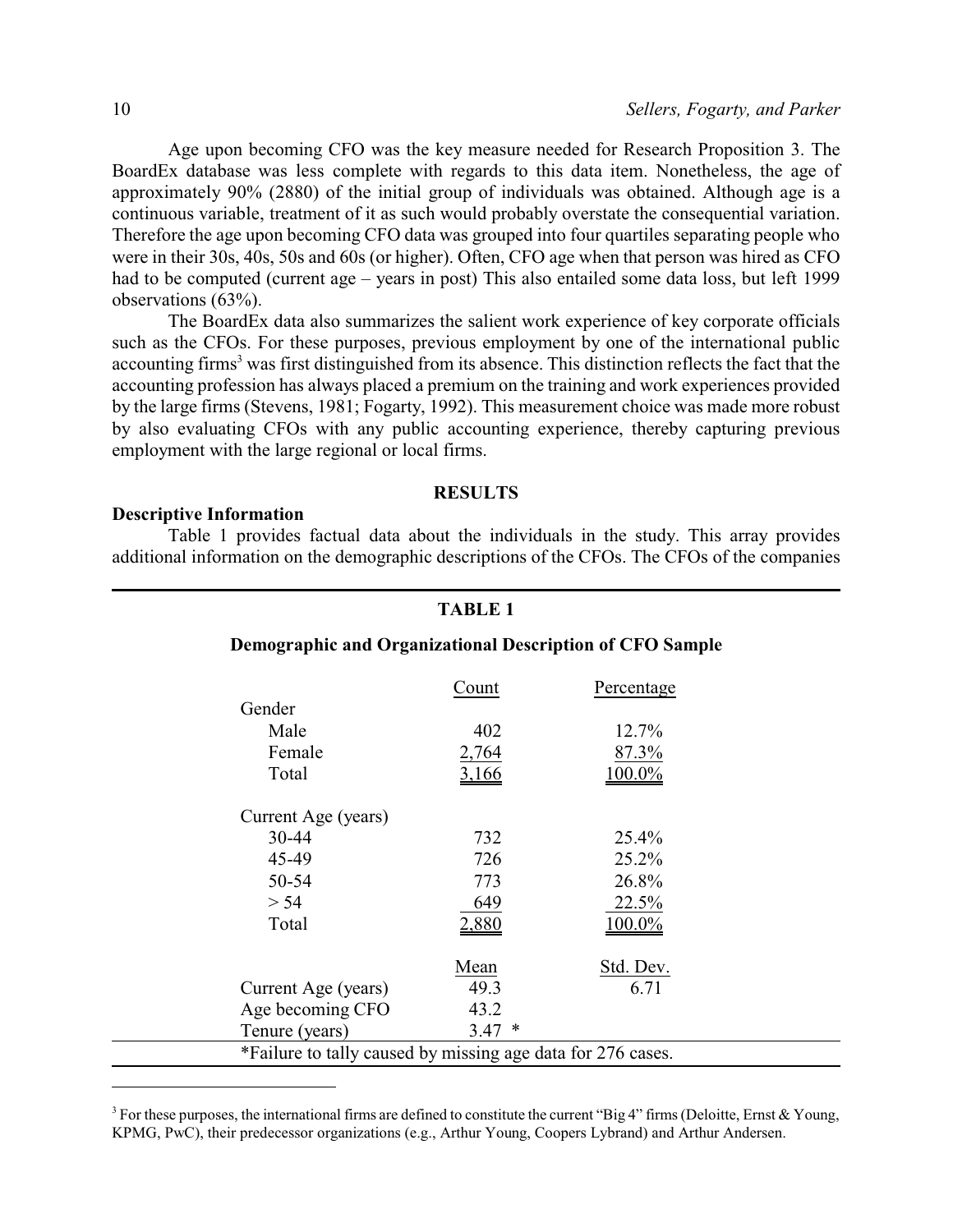in this sample tend to be male  $(87.3\%)$ . The CFOs were slightly less than 50 years old (average = 49.3) when the data was captured. Although age ranged widely from 30 to 71 years, a narrow standard deviation (6.71) existed. On average, people became CFOs at age 43.2 (standard deviation =12.35). Slightly less than 23% of the CFOs worked for the S&P 500 organizations, defined as the larger companies in this research.

Table 2 describes the educational backgrounds of the CFOs in the sample. Almost 97% of the CFOs have at least a bachelor's degree. Of these people, almost 47% had graduate degrees.

## **TABLE 2**

### **Description of Education and Work Experience of CFO Sample**

|                                                        | Count       | Percentage |
|--------------------------------------------------------|-------------|------------|
| Education Level (of 3,166 subjects)                    |             |            |
| Doctorate/JD                                           | 61          | 1.9%       |
| <b>Masters</b>                                         | 1,421       | 44.9%      |
| <b>Bachelors</b>                                       | 3,067       | 96.9%      |
| <b>Type Schools Attended</b>                           |             |            |
| Ranked                                                 | 139         | 17.0%      |
| Unranked                                               | 680         | 83.0%      |
| Total                                                  | 819         | $100.0\%$  |
|                                                        |             |            |
| Work Experience                                        |             | 46.4%      |
| Large International Firms<br>National & Regional Firms | 1,469<br>25 | 0.8%       |
| Other CPA Firms                                        | 686         | 21.7%      |
| No Public Accounting                                   | 986         | $31.1\%$   |
| Total                                                  | 3,166       | $100.0\%$  |
|                                                        |             |            |
| Company Size                                           |             |            |
| <b>S&amp;P 500</b>                                     | 725         | 22.9%      |
| Other Russell 3000                                     | 2,441       | 77.1%      |
| Total                                                  | 3,166       | $100.0\%$  |
|                                                        |             |            |
| School Size                                            |             |            |
| Ranked schools                                         |             |            |
| Large $> 10,000$ students                              | 101         | 12.3%      |
| Small $\leq 10,000$ students                           | 38          | 4.6%       |
| sub-total                                              | 139         | 17.0%      |
| Unranked schools                                       |             |            |
| Large $> 10,000$ students                              | 178         | 21.7%      |
| Small $\leq 10,000$ students                           | 502         | 61.3%      |
| sub-total                                              | 680         | 83.0%      |
| Total                                                  | 819         | $100.0\%$  |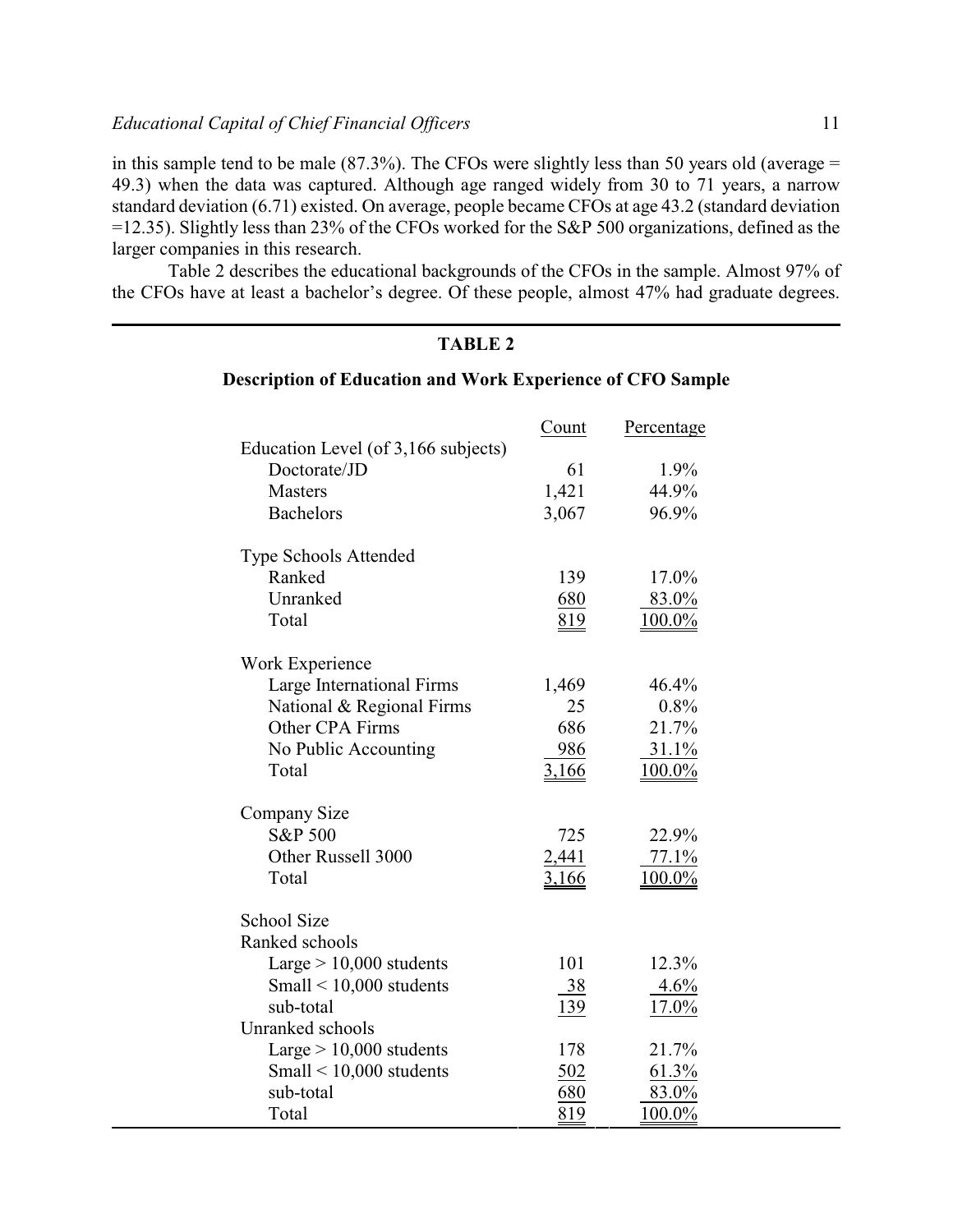CFOs in the study attended 819 different colleges and universities, 680 of which (83.0%) are unranked. Nearly two-thirds of the CFOs (65.9%) matriculated at schools with fewer than 10,000 students. Table 2 also provides information about the prior work experience of the CFOs. Whereas nearly 47% had international accounting firm experience, over two thirds (68.9%) had some public accounting work experience.

### **Research Proposition Evaluation**

The first research proposition suggests that CFOs of publicly traded companies are quite likely to come from ranked schools. Table 3 shows that 1926 CFOs (61%) of the 3166 CFOs received a degree from a ranked school. To evaluate whether this is disproportionate, we compare it to the distribution of the "best and brightest" accounting graduates. The CFO result should be contrasted with the 31% of the 2009 CPA candidates who have degrees from those schools. The Chisquare coefficient of this difference is 1150.419;  $df = 1$  (significant at  $p \le 01$ ). This finding supports  $RP<sub>1</sub>$ . The education capital of CFOs tends to be disproportionately high.

The 1,926 CFOs from ranked schools came from 139 different institutions, which is a mean rate of approximately 14 CFOs per school. The 1,240 CFOs (39%) who held degrees from unranked schools came from the 680 unranked schools, which is a mean rate of less than two CFOs per unranked school. Although this disproportionality is striking, one cannot make strict conclusions about the odds of becoming a CFO without taking school size into account.<sup>4</sup> From Table 2, CFOs from ranked schools are disproportionally from larger schools (72.7%) and those from unranked schools tend to be from smaller schools (73.8%).

The ranked versus unranked school distinction at the heart of  $RP_1$  tends to underestimate the concentration in the educational backgrounds of CFOs. Of the 1,926 CFOs from 139 ranked schools, 274 CFOs graduated from just 7 schools.<sup>5</sup> In other words, nearly 14% of the sample graduated from 5% of the ranked schools (and 0.85% of all schools).

| <b>TABLE 3</b>                                                                |        |         |          |         |        |         |  |  |
|-------------------------------------------------------------------------------|--------|---------|----------|---------|--------|---------|--|--|
| Distribution of CFOs by Type of School Benchmarked Against a Comparison Group |        |         |          |         |        |         |  |  |
| Group                                                                         | Ranked | Percent | Unranked | Percent | Total  | Percent |  |  |
| <b>CPA</b> Candidates                                                         | 8,565  | 31%     | 19,297   | 69%     | 27,862 | $100\%$ |  |  |
| <b>CFOs</b>                                                                   | 1,926  | $61\%$  | 1.240    | 39%     | 3,166  | $100\%$ |  |  |
| Chi-square = 1,150.409; $df = 1$ ; p<0.001 (2-sided)                          |        |         |          |         |        |         |  |  |

<sup>&</sup>lt;sup>4</sup> Notwithstanding many exceptions to the contrary, ranked schools tend to be larger than unranked schools. If accounting programs were proportionate to university size, this would alter the relative odds of a person becoming a CFO. Schools with unranked programs have an average of 9,889 students, whereas those with ranked programs average 21,801 students. This compresses the odds reported in the text.

<sup>5</sup> These schools, listed in decreasing order of representation in the data were: Michigan, Brigham Young, Penn State, Southern California, Indiana, Notre Dame and Illinois. These schools produce an average 39.1 CFOs per school. If these schools were eliminated, the average CFOs per remaining ranked school decreases to 12.2.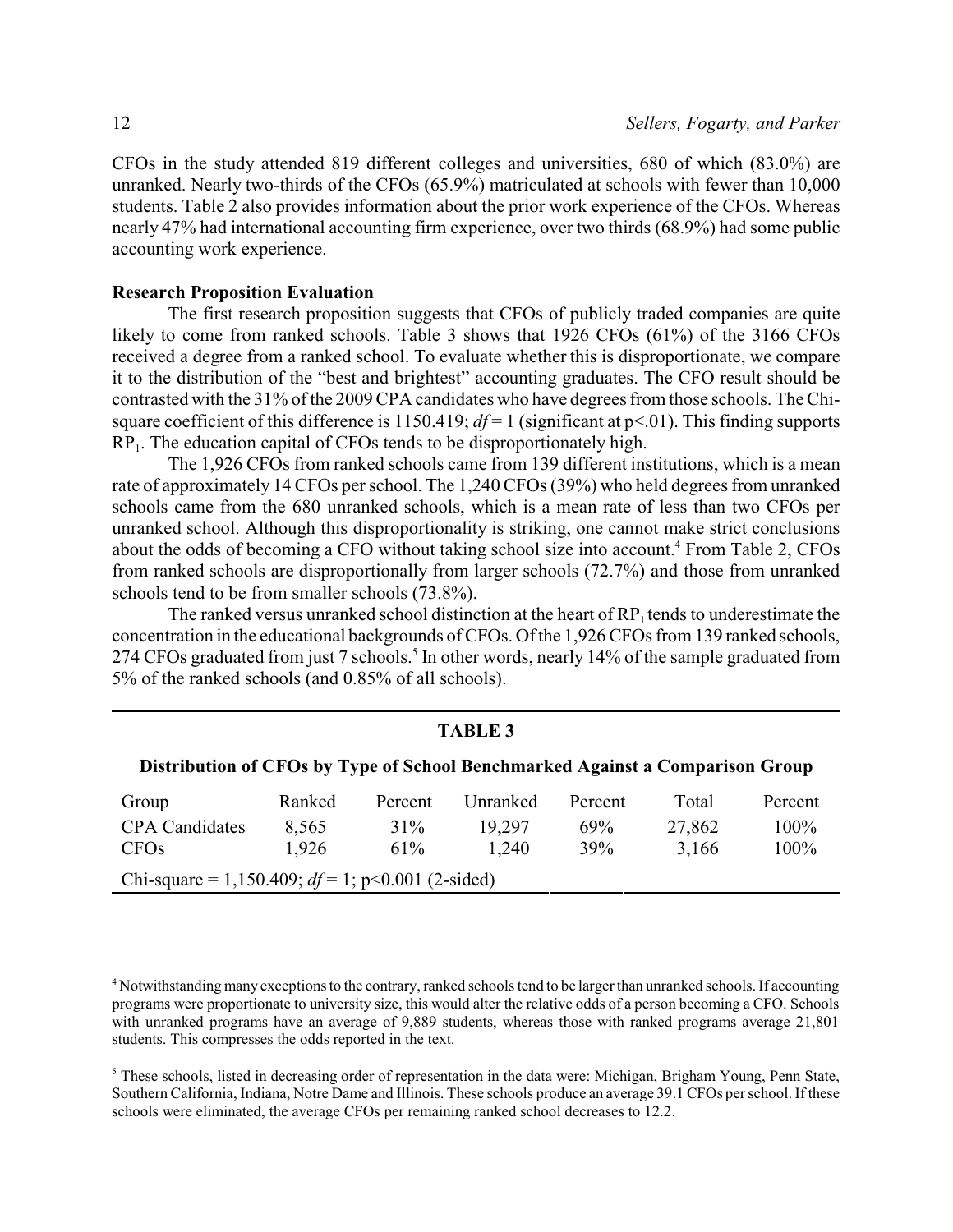In sum, the evidence aligns with the acceptance of  $RP_1$ . CFOs, as a group, have amassed impressive brand name educational capital, insofar as they tend to come from schools that have been recognized as possessing distinctive quality by the media.

The second research proposition expected that CFOs of the larger corporations in the dataset are more likely to possess brand name capital than are CFOs from the smaller publicly traded companies. The test of this proposition required the split of the sample between S&P 500 companies and the remaining public companies. This division distinguishes the CFOs from the largest of the large companies. The results show that over 65% of the CFOs from the S&P 500 firms attended a ranked school. This can be contrasted with the 59% of CFOs employed by the other publicly traded firms. As shown in Table 4, the difference is significant (Chi-square =  $8.154$ ;  $df=1$ ;  $p < .01$ ).

In sum, the results support  $RP_2$ . The larger companies prefer CFOs with more educational capital, even within a universe of large companies. This finding furthers our appreciation developed in  $\mathbb{RP}_1$  that noted the disproportionality of brand name educational credentials among publicly traded company CFOs as a group.

The third research proposition anticipated that CFOs who attended ranked education programs were younger on average when they attained their positions than those who lacked this advantage. This expectation allowed what could be called work experience capital to gain recognition as an alternative CFO credential. This research proposition reasoned that since work experience capital would take longer to accumulate towards the individual CFO's advantage, its distribution would allow us to better appreciate the singular value of educational capital for younger CFOs.

Table 5 uses CFO age upon ascendency to the CFO position. This measure offers a better representation of how capital was viewed in the job market. For CFOs from both ranked and unranked schools, the modal age grouping during which they acquired their positions was the 40s. A lower percentage of the CFOs from ranked schools made the grade in their 30s than did CFOs from unranked schools. Contrary to expectations, CFOs from ranked educational programs do not get hired at earlier ages than those with unranked school credentials (Chi-square  $= 6.313$ ;  $df = 3$ ; p > .05). This conclusion was also reached when a non-parametric analysis, using the Mann-Whitney test, was used for the current age ( $U = 963435$ .  $P = 0.40$ ). These findings suggest that a degree from a ranked school does not function as a guarantee of a career "fast track." In other words, educational credentials by themselves are not adequate to secure this choice position. The accumulation of

| <b>TABLE 4</b>                                       |        |          |          |          |       |         |  |  |  |
|------------------------------------------------------|--------|----------|----------|----------|-------|---------|--|--|--|
| <b>CFOs Attending Ranked School by Company Size</b>  |        |          |          |          |       |         |  |  |  |
| Firm Size                                            | Ranked | Percent  | Unranked | Percent  | Total | Percent |  |  |  |
| <b>S&amp;P 500</b>                                   | 474    | $65.4\%$ | 251      | 34.6%    | 725   | 100%    |  |  |  |
| Other Russell 3000*                                  | 1,452  | 59.5%    | 989      | $40.5\%$ | 2,441 | 100%    |  |  |  |
| ,926<br>,240<br>3,166<br>Total                       |        |          |          |          |       |         |  |  |  |
| Chi-square = 1,150.409; $df = 1$ ; p<0.001 (2-sided) |        |          |          |          |       |         |  |  |  |
| * This excludes the S&P 500 companies.               |        |          |          |          |       |         |  |  |  |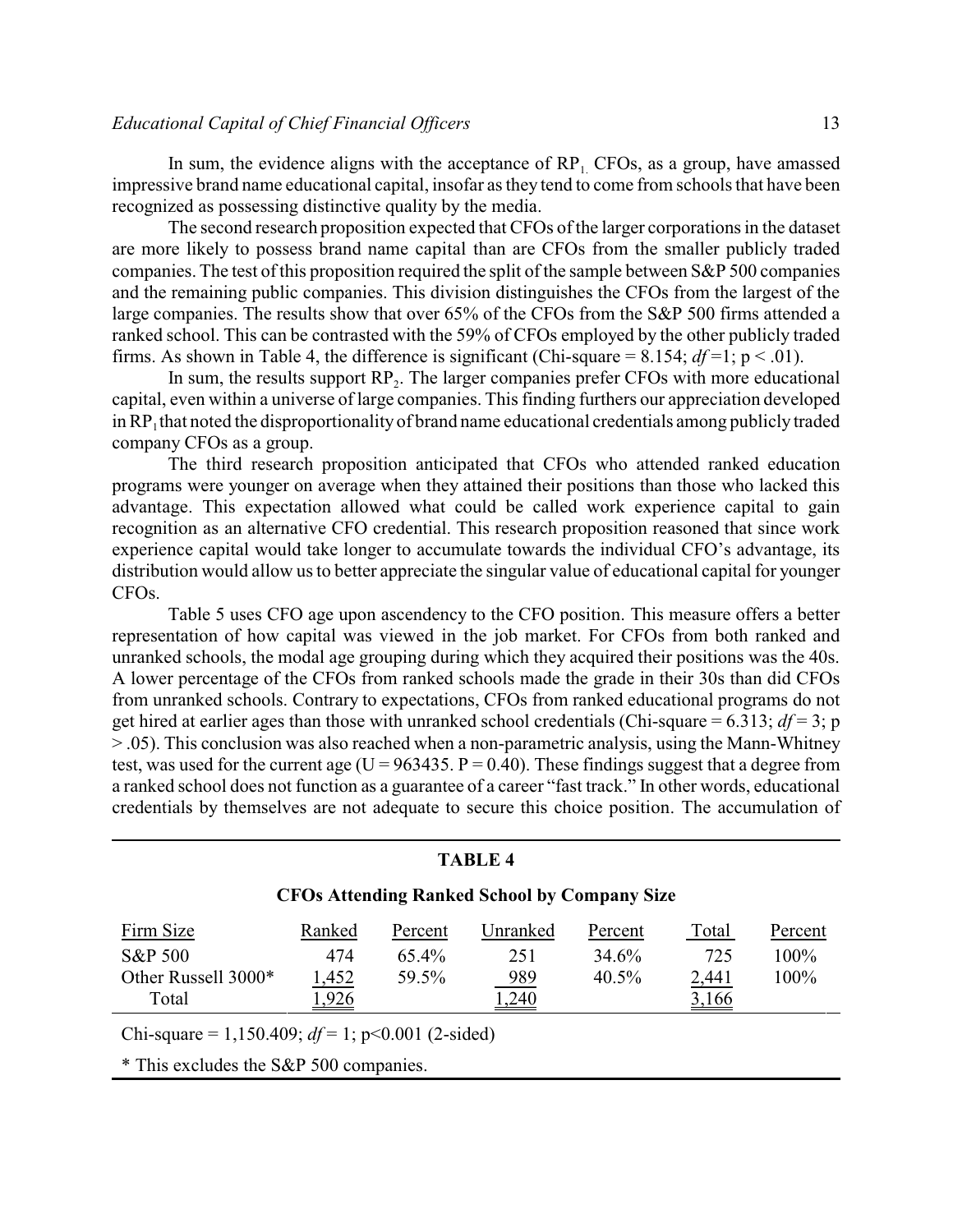relevant career experiences might be necessary for all CFO candidates. The third research proposition is not supported. Educational capital does not overpower work experience capital.

The fourth and final research proposition examines the possibility that public accounting experience may substitute for the individual's investment in higher levels of education capital. Table 6 Panel A considers the specific question of whether CFOs from ranked and unranked schools have similar levels of relevant previous work experience, by distinguishing those possessing international public accounting firm experience. These results show that most (50.5%) of the CFOs from unranked school backgrounds have international firms public accounting experience. This tendency is not true of the CFOs from ranked schools, where those with this type of experience are in the minority (45.1%). The difference is significant (Chi-square = 8.80;  $df = 1$ ; p < .01).

### **TABLE 5**

### **CFO Educational Background Distributed by CFO Age at Hire**

| Age Group (years)                        |       | Ranked      |            | Unranked    | Total |             |  |
|------------------------------------------|-------|-------------|------------|-------------|-------|-------------|--|
| 30-39                                    | 339   | $(26.8)\%$  | 230        | $(31.3)\%$  | 569   | $(28.5)\%$  |  |
| 40-49                                    | 522   | $(41.3)\%$  | 302        | $(41.0)\%$  | 824   | $(41.2)\%$  |  |
| 50-59                                    | 374   | $(29.6)\%$  | 193        | $(26.2)\%$  | 567   | $(28.4)\%$  |  |
| $>59$                                    | 28    | $(2.2)\%$   | <u> 11</u> | $(1.5)\%$   | 39    | $(2.0)\%$   |  |
| Total                                    | 1,263 | $(100.0)\%$ | <u>736</u> | $(100.0)\%$ | 1,999 | $(100.0)\%$ |  |
| Chi-square = 6.313; $df = 3$ ; p = 0.097 |       |             |            |             |       |             |  |

### **TABLE 6**

### **Distribution of CFO by Work Experience and Educational Differences**

|  | Panel A: Considering only Large Firm Work Experience      |  |  |  |  |
|--|-----------------------------------------------------------|--|--|--|--|
|  | $\mathbf{r}$ 11 $\mathbf{r}$ $\mathbf{r}$ 11 $\mathbf{r}$ |  |  |  |  |

| PUDIIC ACCOUNTING WORK                            |                                  |             |       |             |              |             |
|---------------------------------------------------|----------------------------------|-------------|-------|-------------|--------------|-------------|
| Experience                                        | Unranked School<br>Ranked School |             | Total |             |              |             |
| <b>International Firms</b>                        | 868                              | $(45.1)\%$  | 626   | $(50.5)\%$  | 1,494        | $(47.2)\%$  |
| No International Firms                            | 1,058                            | $(54.9)\%$  | 614   | $(49.5)\%$  | 1,672        | $(52.8)\%$  |
| Total                                             | 1,926                            | $(100.0)\%$ | 1,240 | $(100.0)\%$ | <u>3,166</u> | $(100.0)\%$ |
| Chi-square = 8.880; $df = 1$ ; p = .003 (2-sided) |                                  |             |       |             |              |             |

### Panel B: Considering All Types of Public Accounting Work Experience

| Public Accounting Work                             |       |               |       |                 |       |             |
|----------------------------------------------------|-------|---------------|-------|-----------------|-------|-------------|
| Experience                                         |       | Ranked School |       | Unranked School |       | Total       |
| <b>International Firms</b>                         | 851   | $(44.2)\%$    | 618   | $(49.8)\%$      | 1,469 | $(46.4)\%$  |
| <b>Other Accounting Firms</b>                      | 386   | $(20.0)\%$    | 325   | $(26.2)\%$      | 711   | $(22.5)\%$  |
| None                                               | 689   | $(35.8)\%$    | 297   | $(24.0)\%$      | 986   | $(31.1)\%$  |
| Total                                              | 1,926 | $100.0\%$     | 1,240 | $(100.0)\%$     | 3,166 | $(100.0)\%$ |
| Chi-square = 51.826; $df = 2$ ; p = .000 (2-sided) |       |               |       |                 |       |             |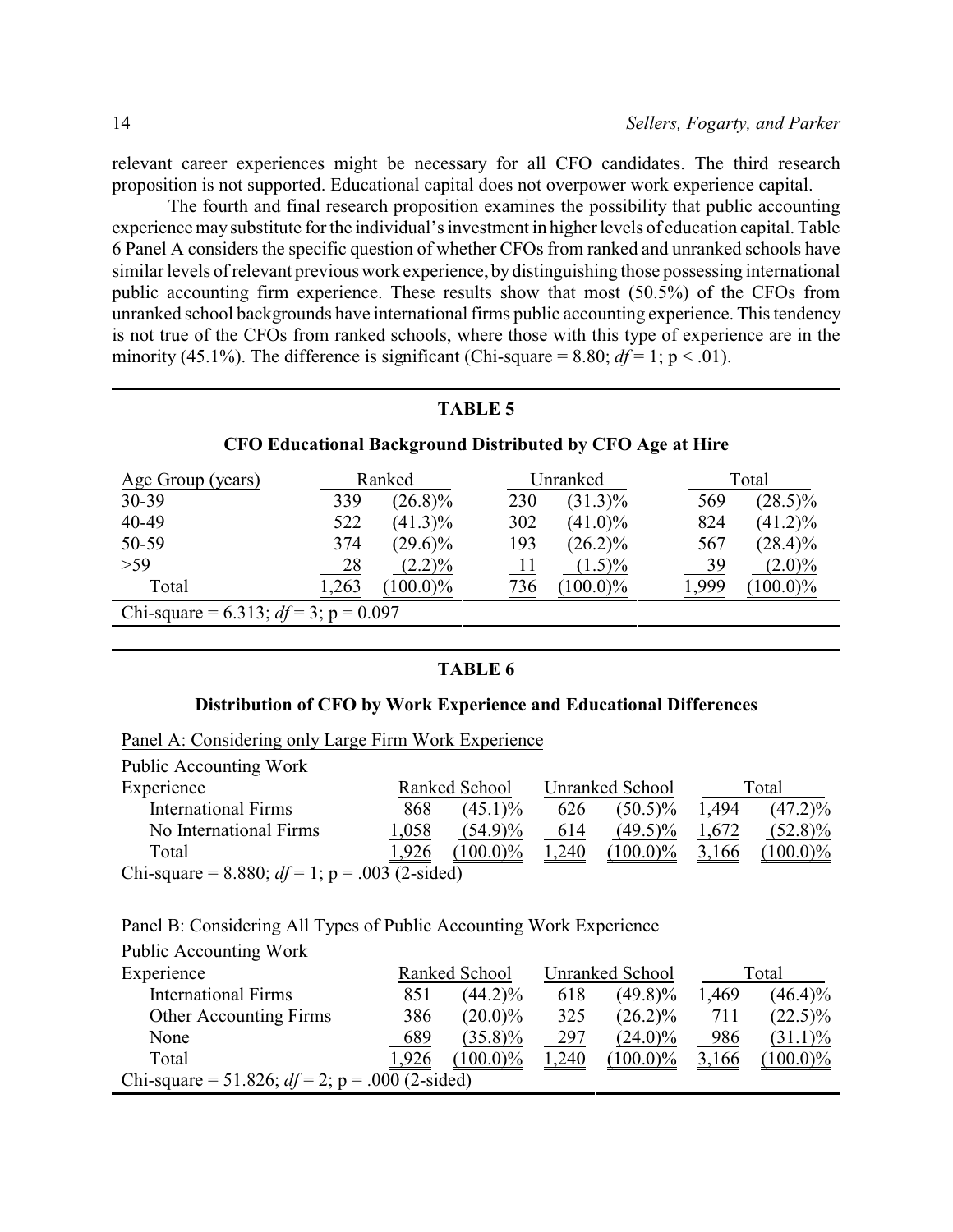Panel B of Table 6 revisits the nature of accounting work experience by introducing a third category, accounting experience other than with an international firm. Most of these individuals practiced with local firms.<sup>6</sup> This new group formed a larger percentage of those from unranked schools (26.2%) than it did from ranked schools (20.0%). The overall relationship between type of accounting work experience (including none) and educational capital type is significant (Chi-square  $= 51.826$ ; *df* = 2; p < .01).

In sum, the evidence supports  $RP_4$ . Public accounting work experience, measured as either large firm experience or as any experience, tends to be an alternative form of human capital for CFOs. Those without higher levels of educational capital can use this particular form of work experience capital to further the likelihood of their attainment of CFO positions.

### **DISCUSSION**

This paper shows that publicly traded companies are more likely to hire CFOs with more brand name educational credentials. This result should be a surprise to few because it can be supported by quite different rationales. CFOs from ranked schools may be more competent and well deserving of their positions. Alternatively, such educational credentials may serve to create the needed opportunities to be successful at this level that are not uniformly provided to others, notwithstanding their abilities and merit. Whatever its exact meaning, the caliber of educational capital appears to be very important to those who would be CFOs.

The findings of this research also support the association between the size of the company and the existence of brand name educational credentials. That CFOs tend to hail from ranked schools is less true for the merely large companies that are less often in the public's vision than the very large and very visible companies. The value given to educational capital seems to differ in these two environments. To the extent that this is true, an additional return to education may exist. The importance of having a brand name credential clearly lies in allowing its possessors to be deemed more capable or more intelligent. However, within organizations with stronger reputational needs, the same educational capital achieves a dividend based on its proper fit on a symbolic basis.

The consideration of the last two research questions further explores the power of premium educational credentials by introducing other ideas about the merit that CFO candidates might possess. The third proposition allowed one to consider if a degree from a ranked school would speed the time to the rank of CFO. The evidence did not strongly support this proposition. Apparently, time in rank still matters. Apparently, an education from a better-than-average school is not a magic bullet. Nor does such a credential act as a speedy guarantee of, as they used to say, a key to the Executive Washroom, and now say, the C-Suite. Here, age can be taken as a proxy for the opportunity to develop work experience capital. The results endorse the value of such, even in an environment very receptive to those who possess an educational pedigree.

The idea that CFOs with public accounting experience are uniquelywell qualified to become CFOs, even if they have not earned a premier degree, provided another means to consider the true value of educational imprimatur. We reasoned that those CFOs with this particularly relevant form of work experience capital might be able to overcome the handicap of not having the strongest form

 $6$  Surprisingly few (N = 25) of the CFOs had work experience with the national public accounting firms sometimes referred to as "Tier Two" firms such as Grant Thornton and BDO Seidman. This made it inappropriate to create a special category between international firms and local firms. Had such been done the distribution of people over types ofschools would also have been significant (Chi-square =  $53.87$  p <.001).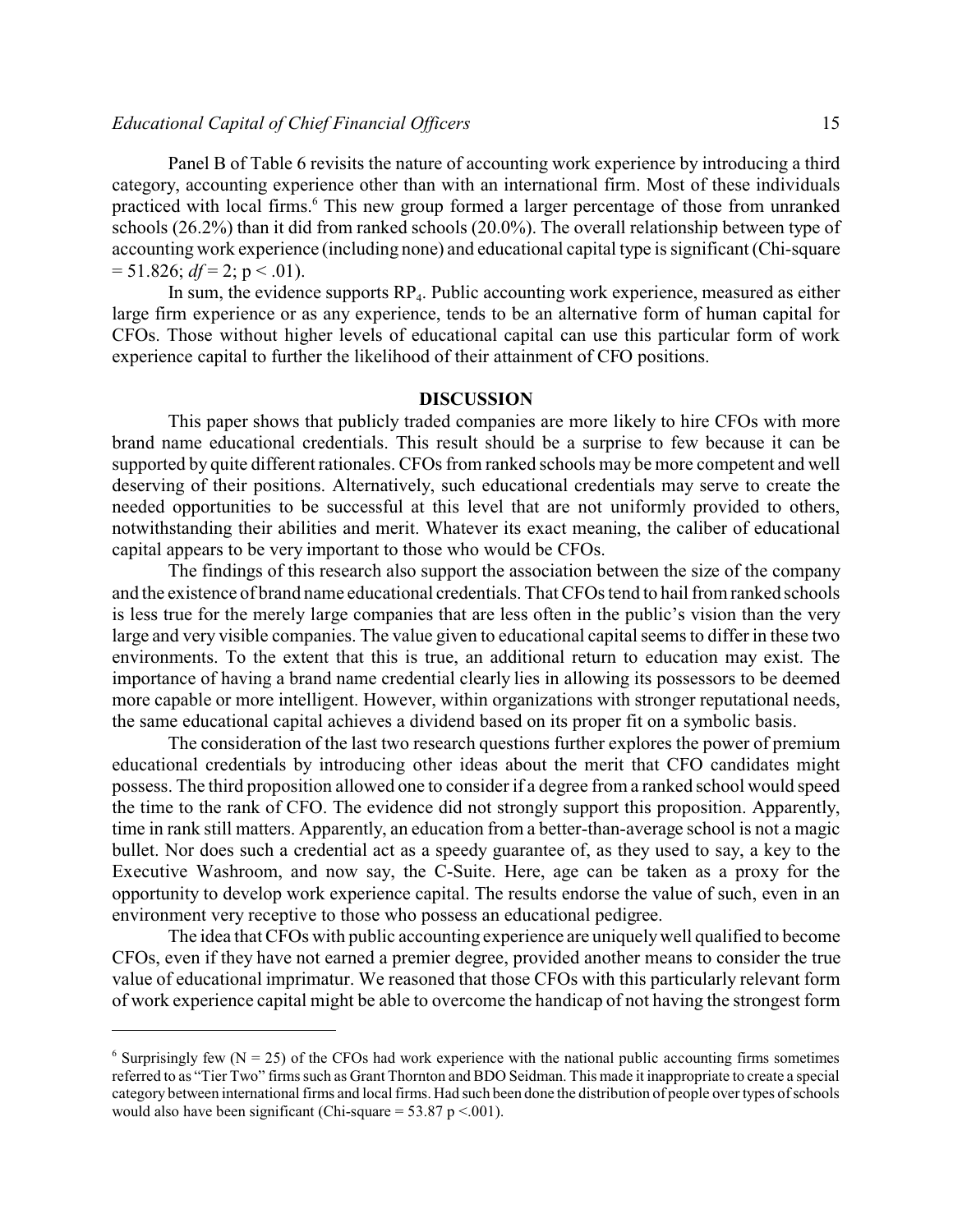of educational capital. In other words, specific work experience might be an alternative criterion of merit. This research offers results that indicate that CFOs with such valuable work experiences were less likely to graduate from ranked schools. More generally, the existence of such a large number of CFOs with large firm public accounting work experience suggests that it is a valued credential for CFOs. Whereas all CFOs must have a record of solid work experience (from the third research proposition), specific accounting experience serves to differentially assist those that lack the best educational credentials. But perhaps more importantly is the converse conclusion that CFOs with degrees from those schools thought to be best did not need this test of high quality work experience.<sup>7</sup>

This research provides evidence of the value or importance of a degree from a top business school based upon an analysis of the educational background of current CFOs. As such, the paper sheds light on the reasonableness of expectations that students, matriculating at all points of the U.S. educational institutional hierarchy, should hold. If we assume that the well-paid CFO position is a worthwhile aspiration for finance and accounting majors, we should understand how important a premier education can be to its attainment. For aspiring CFOs, where a person goes to school matters. Although people with lesser educational credentials are capable of many fine accomplishments, they tend not to become CFOs of publicly traded companies with the same frequency. If one had to choose between the extreme belief that education did not matter, and the extreme belief that there is a perfect relationship between education and reward, one would be seriously tempted by the latter. Then again, the strength of this association varies in different sectors of the executive job market. The larger the company, the more important an elite education is toward the attainment of key positions.

The reputational needs of companies should not be treated as a constant. Many studies have suggested that the institutional environment changes over time (Powell, 1985; Zucker, 1988). Most of this work would have us believe that the direction of this change would be away from that which makes strict economic sense to that which makes symbolic sense (Orru et al., 1991). In other words, the environment could be expected to become increasingly institutionalized. This trajectory means that reputation should become an increasingly important resource, and may extend to those employees who become the human face of large organizations. This research, using ranking from only one year, under-represented the change that also exists in what the labor market considers premium educational capital. Future research would be needed to better demonstrate the nature of this change over time.

The results of this research include a demonstration of the value of accounting as a pathway of occupational mobility. If one is not fortunate enough to have attended a highly regarded school, the CFO position is still within reach to those who make good decisions within public accounting firms. Future research on accounting careers needs to illustrate what these post-graduate postcertification decisions might be. We also need work on the influence of CFO credentials on performance evaluation (see Quinn and Steward, 2012).

This paper took the incumbents of the CFO position as a given. Future research might include studies better able to evaluate why specific individuals got these jobs. Here, experimental

<sup>7</sup> Among the large companies that have CFOs without accounting work experience are Disney, Amazon and Time-Warner Cable. These CFOs primarily possess finance backgrounds. Although accounting expertise must exist in these companies, most likely close to its apex, the fact that the CFO comes from finance suggests the financialization of the economy suggested by many best sellers and academics such as Zorn (2004).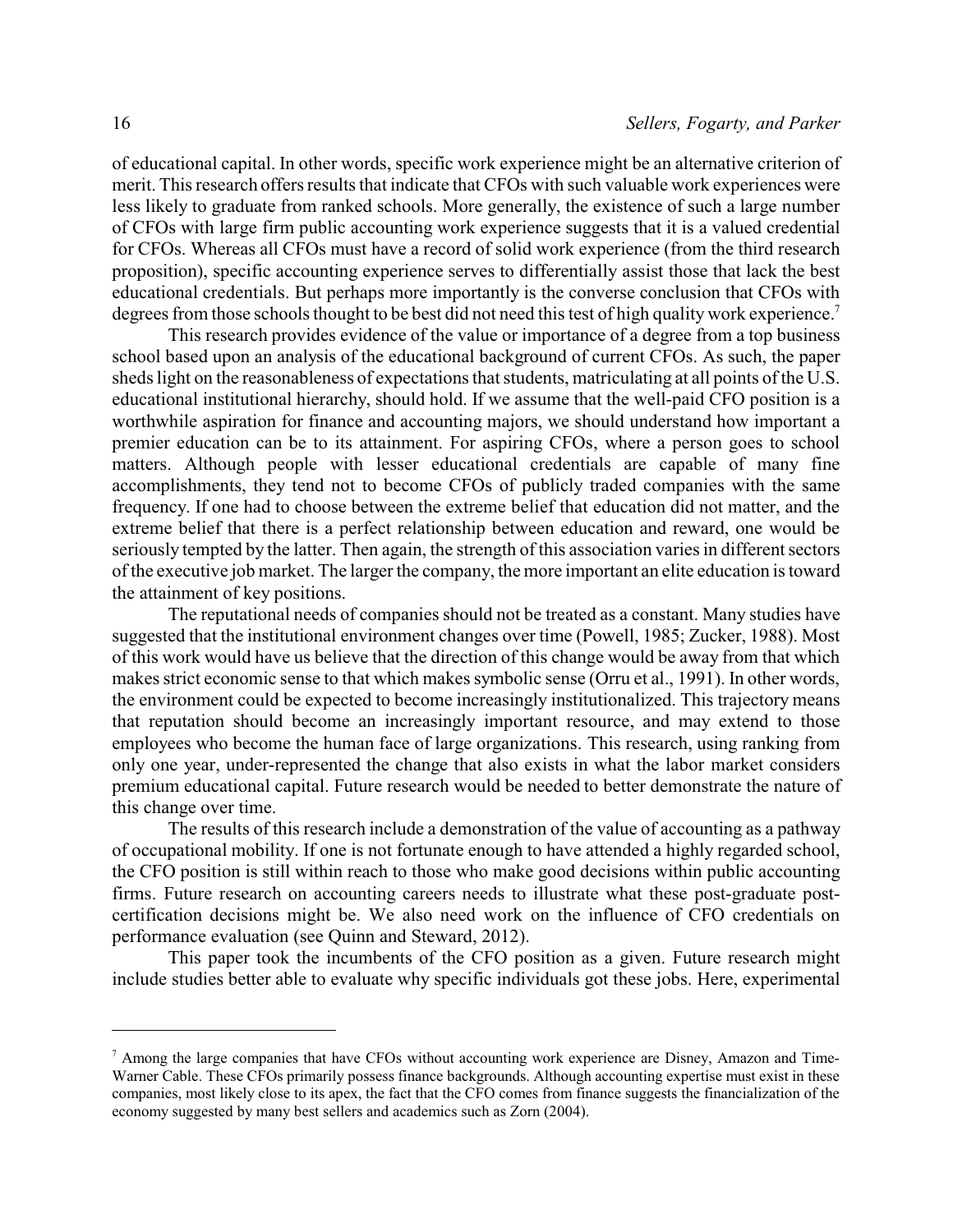methods would be useful to achieve better control over varying degrees of education and work experience for hypothetical CFO candidates.

The propositions that were tested were strictly limited by the measures that were used to operationalize the concepts. As such, future research needs to be conducted that uses alternative measure of variables such as prestigious educational attainment. For example, a much more restrictive conception of top programs also might be very revealing. The current research does not require a strong belief in the school rating process since it only uses the fact of being ranked as opposed to the rank assigned. More restrictive definitions of ranked schools would make it more difficult to accept the first research proposition. Several of the measures used by this research could be considered cross-sectional "snap shots" of phenomenon that have dynamic elements. For example, rankings change over time and such has not been taken into account by this research. Therefore, a limitation should be recognized. Along similar lines, we benchmarked the distribution of CFO education credentials with a single year's CPA candidate pool. Such a group could also change through time, even if such could probably only modestly alter that which we took from it. Future studies, more aimed at who becomes a CFO should use a broader base of educational credential possibilities. For present purposes, another limitation pertaining to the data is appropriate. Finally, as business school rankings continue to expand beyond the U.S, exploring ways to incorporate the social esteem of non-domestic institutions would seem worthwhile. Further research should also address the work experience capital construct. Here, age at CFO hiring did not prove to be a successful proxy for non-public accounting occupational experiences. We also cannot be sure that the age of a person when they took their current position was the first CFO position that they have held, a problem that may have understated this variable. More qualitative work history distinctions apparently are needed.

Perhaps because the purpose of this paper is to make a hidden reality more visible through empirical analysis, strong suggestions for the parties involved are not possible. Whether the ranking of schools is a socially constructed reality or not, it seems to confer potential benefits upon the graduates of the anointed programs as theymove through the job market. Students in other programs should realize that the playing field is not level and works against them as it pertains to the continuing assessment of their educational capital. These students would be well-advised to invest in alternative forms of capital that also have job market credibility. As shown by this paper's results, high caliber public accounting work experience would qualify for that purpose. Nonetheless, one should never forget the wisdom in the adage "Many are called, but few are chosen."

### **REFERENCES**

Abbott, A. 1988. *The System of Professions,* (Chicago, University of Chicago Press).

- Allison, P., and J. Long. 1990. Departmental Effects on Scientific Productivity. *American Sociological Review* (Vol. 55) 463-478.
- American Institute of Certified Public Accountants (AICPA).1988. *Supply of Accounting Graduates and the Demand for Public Accounting Recruits*. (New York, AICPA).
- Bartel, K., and S. Jackson. 1929. Top Management and Innovation in Banking: Does the Composition of the Top Team Make a Difference? *Strategic Management Journal* (Vol.10) 107- 124.
- Bentley, R., and R. Blackburn. 1990. Changes in Academic Research Performance over Time: A Study of Institutional Accumulated Advantages. *Research in Higher Education* (Vol. 31) 327- 345.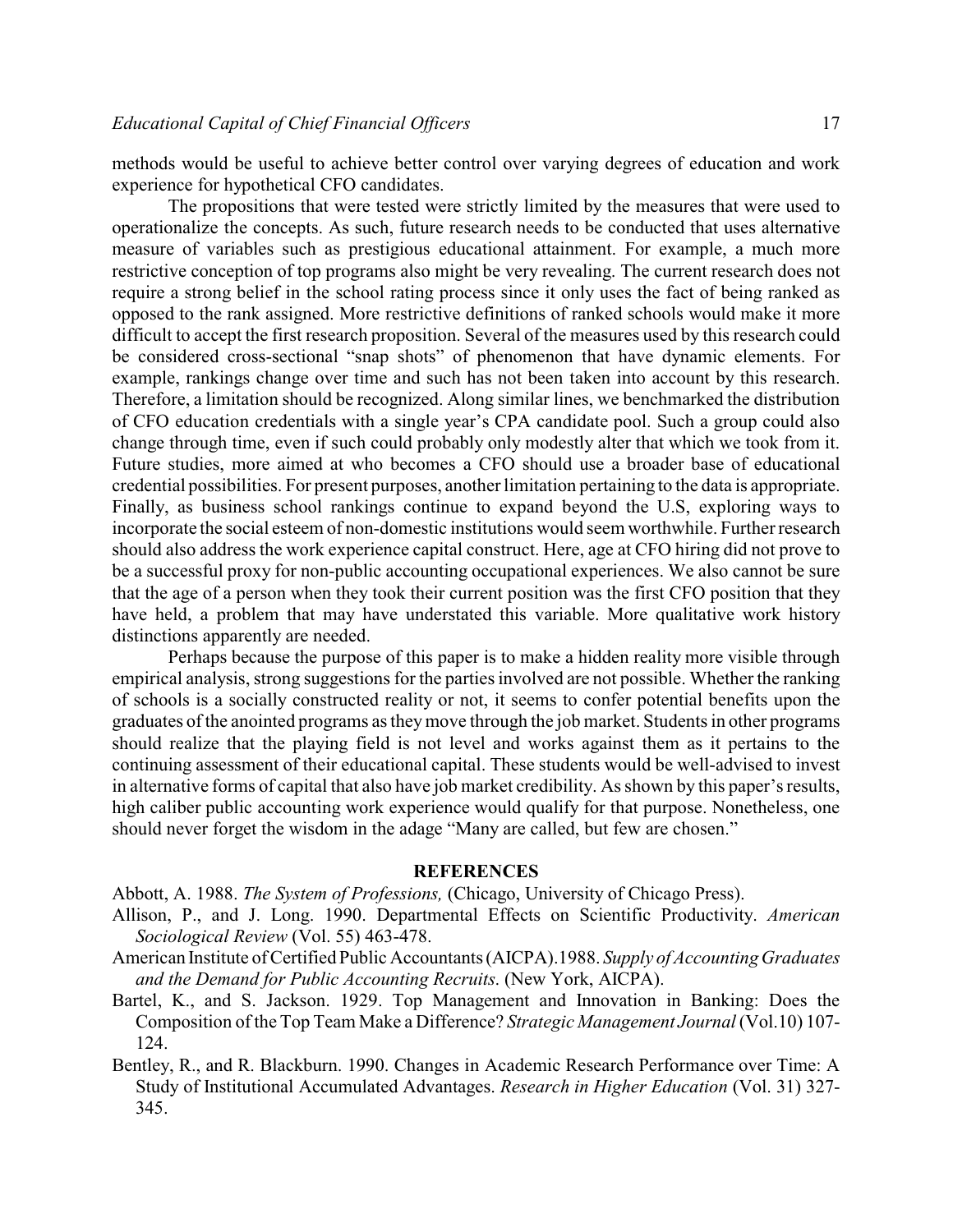- Binder, A. 2014. Why Are Harvard Grads Still Flocking to Wall Street? *Washington Monthly* (September/October) 7-8.
- Boardex.com. 2012. *Relationship capital management*.<http://www.boardex.com>.
- Caplow, T., and R. McGee. 1958. *The Academic Marketplace* (New York, Basic Books).
- Clark, B. 1986. *The Higher Education System: Academic Organization in Cross-National Perspective*. (Berkeley, University of California Press).
- Davies, S., and N. Guppy. 1997. Fields of Study, College Selectivity, and Student Inequalities in Higher Education. *Social Forces* (Vol. *75*) 1417-1438.
- Dillard, J., and K. Ferris. 1979. Sources of Professional Staff Turnover in Public Accounting Firms: Some Further Evidence. *Accounting, Organizations and Society* (Vol. 4) 79-186.
- DiMaggio, P., and W. Powell. 1983. The Iron Cage Revisited: Institutional Isomorphism and Collective Rationality in Organizational Fields. *American Sociological Review* (Vol. 42) 113- 123.
- Doll, B. 1983. Staff Turnover: How to Manage It. *Journal of Accountancy* (December) 156-176.
- Fee, E., C. Hadlock, and J. Pierce. 2005. Business School Rankings and Business School Deans: A Study of Nonprofit Governance. *Financial Management* (Vol.34) 143-166.
- Feuer, M., and K. Fulton. 1994. Educational Testing Abroad and Lesson for the US. *Educational Measurement Issues and Practices* (Vol.13) 31-40.
- Fogarty, T. 1992. Organizational Socialization in Accounting Firms: A Theoretical Framework and Agenda for Future Research. *Accounting, Organizations and Society* (Vol. 17) 129-149.
- Forbrun, C., and M. Shanley. 1990. What's in a Name? Reputation Building and Corporate Strategy. *Academy of Management Journal* (Vol. 33) 233-256.
- Iyer, V., E. Bamber, and R. Barefield. 1997. Identification of Accounting Firm Alumni with Their Former Firm: Antecedents and Outcomes. *Accounting, Organizations and Society* (Vol. 26) 315- 336.
- Jalbert, T., R. Rao, and M. Jalbert. 2002. Does School Matter? An Empirical Analysis of CEO Education,Compensation andFirmPerformance. *International Business and Economic Research Journal* (Vol. 1) 83-98.
- Johnson, K. 2015. Chief Accountants are Adding Up. *Wall Street Journal*, August 25, B5.
- Meindl, J., S. Ehrlich, and J. Dukerich. 1985. The Romance of Leadership. *Administrative Science Quarterly* (Vol. 30) 78-102.
- Merton, R. 1988. The Matthews Effect in Science, II. *ISIS* (Vol.79) 606-623.
- Meyer, J., and B. Rowan. 1977. Institutional Organizations: Formal Structure as Myth and Ceremony. *American Journal of Sociology* (Vol.83) 340-361.
- Mills, C.W., 2000. *The Sociological Imagination*. (London: Oxford University Press).
- National Association of State Boards of Accountancy (NASBA). 2010. *2010 Uniform CPA Examination Candidate Performance* (Nashville, NASBA).
- Orru, M., N. Biggart, and G. Hamilton. 1991. Organizational Isomorphism in East Asia, in W. Powell and P. DiMaggio (eds.) *The New Institutionalism in Organizational Analysis* (Chicago, University of Chicago Press).
- Powell, W. 1985. The Institutionalization of Rational Organizations. *Contemporary Sociology* (Vol. 14) 564-566.
- Quinn, M., and A. Stuart. 2012. Top 25 CFOs. *Wall Street Journal* (July 31) C1, C4.